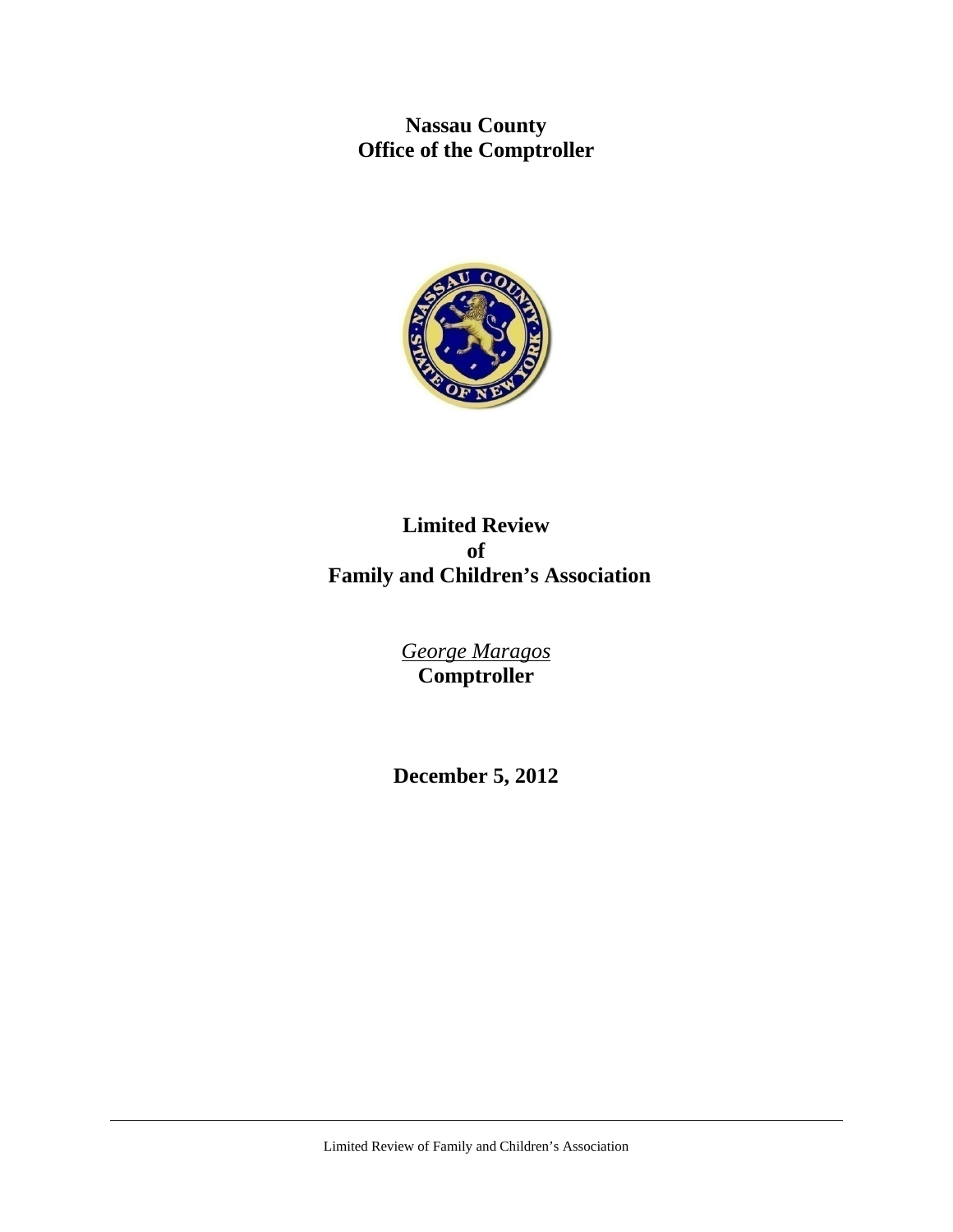# NASSAU COUNTY *OFFICE OF THE COMPTROLLER*

# **Hon. George Maragos**

*Comptroller* 

Francis X. Moroney *Chief Deputy Comptroller* 

Joy M. Watson *Deputy Comptroller for Audit and Special Projects* 

Jostyn Hernandez *Director of Communications*  Christopher Leimone *Counsel* 

> Sergio Blanco *Counsel*

Audit Staff

Joann Greene *Director of Field Audit* 

Louis Grimaldi *Senior Project Manager* 

Vincent Abbatiello *Assistant Director of Field Audit* 

> Idowu Ogundipe *Field Audit Supervisor*

> Tolulope Agosu *Field Audit Supervisor*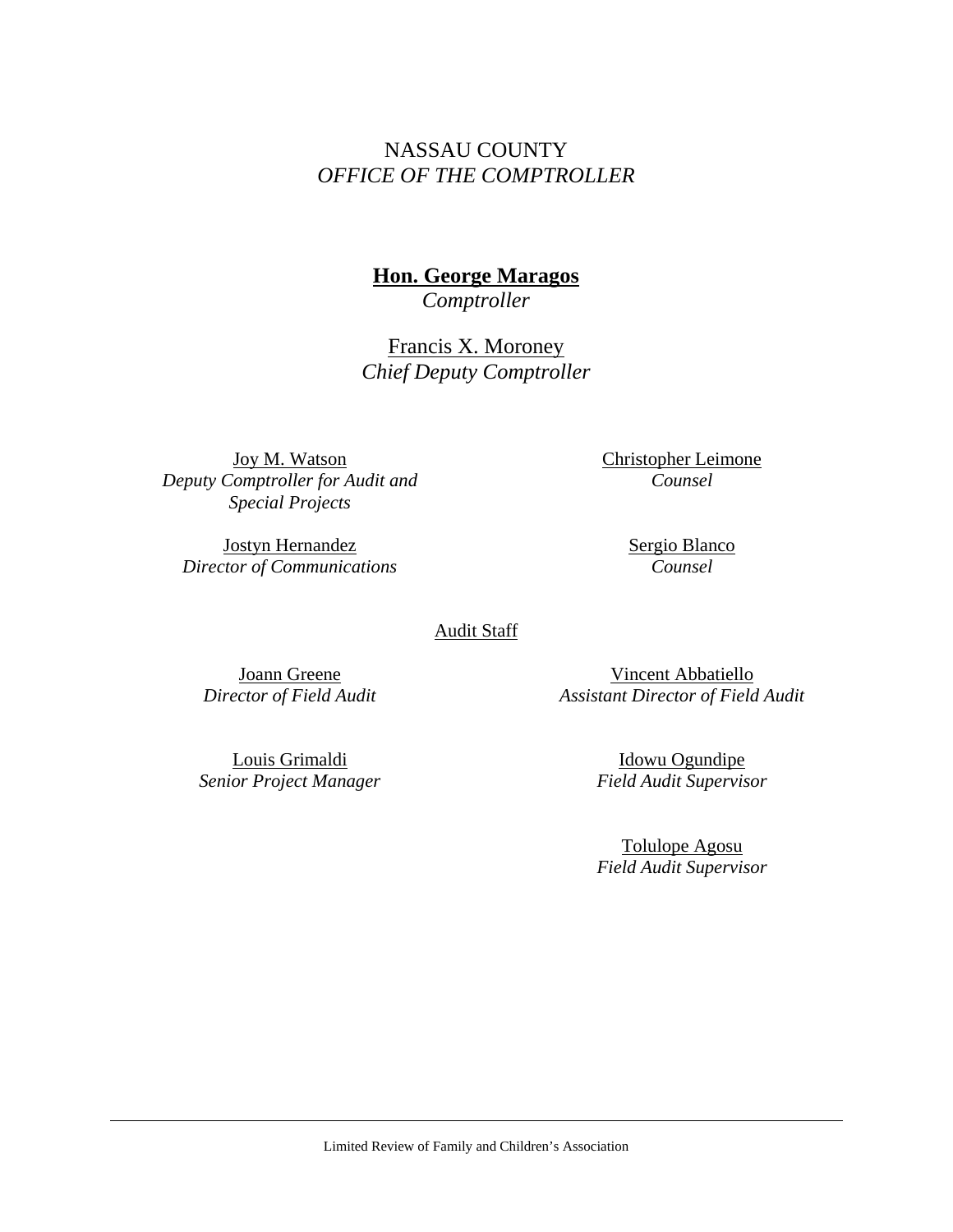# **Introduction**

Family and Children's Association, Inc. ("FCA") is a New York State charitable not-for-profit organization established in 1998, merging Family Services Association of Nassau County, Inc. with Children's House. FCA provides a broad range of programs and services to families who are experiencing difficulties.

FCA is one of the largest social services agencies contracting with Nassau County ("County") with approximately 50 different contracts totaling \$10,835,147 in 2010.

# **Purpose**

The audit objectives were to examine select County contracts to ensure that the County was properly charged for services rendered for contracts with various County departments. Auditors reviewed contract deliverables to determine whether all deliverables were provided.

#### **Key Findings**

Numerous internal control weaknesses were found in connection with FCA's purchasing practices, which include the excessive use of credit cards. Twenty-three FCA employees have credit cards, some without a spending limit. Monthly balances by a single employee were as large as \$46,895.

FCA charged Nassau County \$148,837 (over 2 years) for employee salaries for hours when they sent their employees home early due to inclement weather or Agency closings. County employees must use their own leave time when weather precludes them from coming to work or necessitates their leaving early. FCA management made decisions to close their agency and then charged Nassau County for this time.

A review of FCA timesheets revealed many irregularities. First, not all sign-in and sign-out sheets were available even though the County contract requires financial documents be maintained for 6 years and remain available for audit. The timesheet review also revealed that some employees had used leave time, yet it was not reflected on the payroll roster, nor did it appear to be deducted from their leave balances. The FCA Employee Handbook states that employees can only carry over 10 vacation days into the next calendar year, yet we found numerous instances where employees carried more days. The FCA also charged \$50,958 to the County Youth Board Program for one employee's Vacation and Sick Leave Payout when they dropped from a full time FCA employee to a part time FCA employee at the Youth Board. They charged another payout to the County that was also contrary to the FCA policy for \$2,927.

A review of mileage and cell phones payments found inconsistent application of FCA directives. A verification of distances by MapQuest found numerous instances of employee overbilling, employees claiming different mileage when traveling to the same place and failing to deduct their normal commuting mileage.

FCA paid for the hotel and meals for the Chief Operating Officer of FCA to attend police training in Anaheim, California. Charges were made on a credit card. This purchase lacked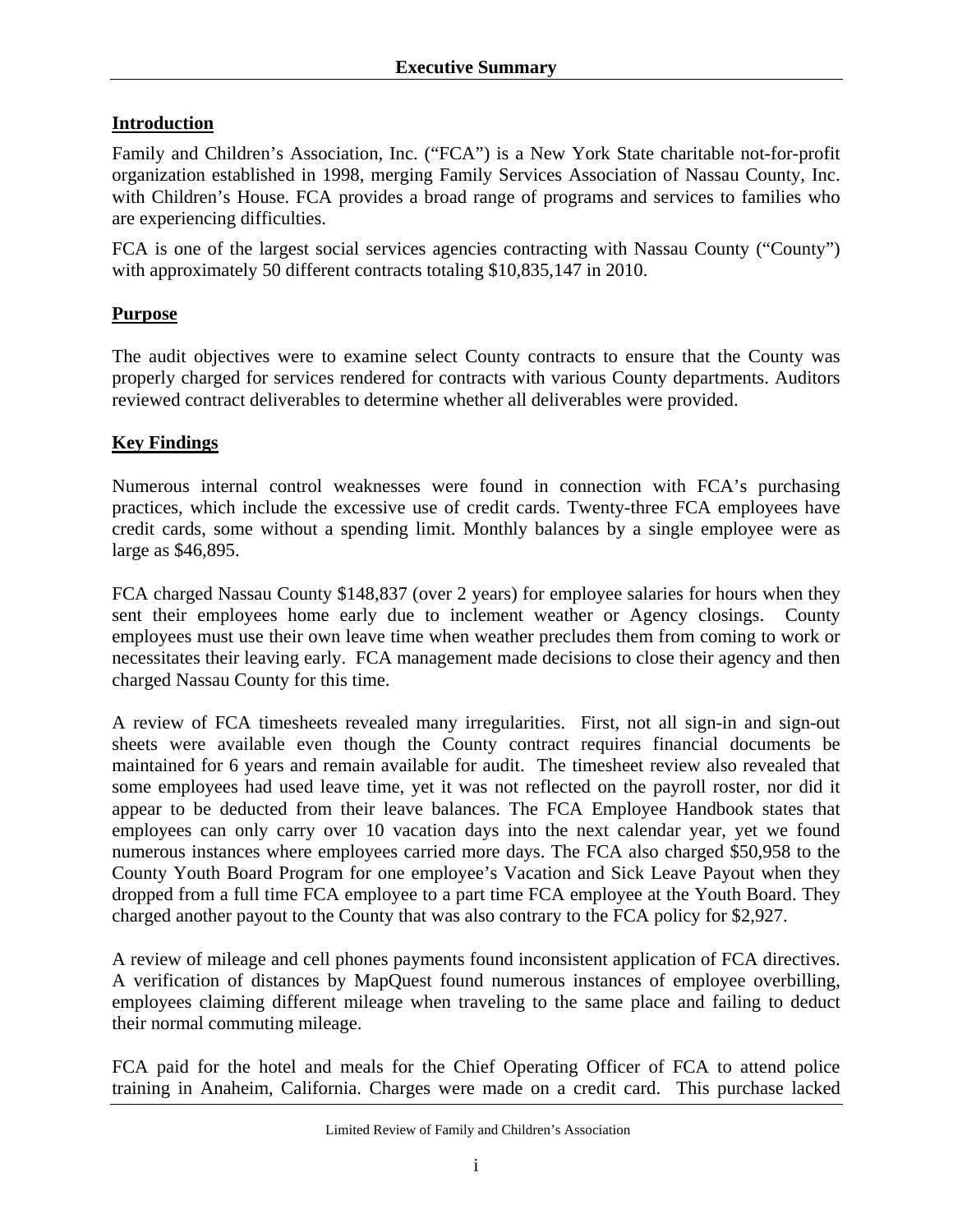supporting documentation and the meals charged were not in conformance with FCA policy. The related expenses were not claimed on an expense report stating the reason for attending the conference and signed off by the employees' supervisor, so we cannot determine if there was Board approval for out of state travel.

#### **Key Recommendations:**

The auditors identified \$202,722 of questioned costs, (deemed by the auditors as not complying with the terms of the County contract) that the County Attorney should review for possible recoupment from FCA.

FCA should:

- establish proper segregation of duties with regard to purchasing and reevaluate the extensive use of credit cards;
- not charge Nassau County Departments for hours not worked by FCA employees due to FCA snow closings or early release;
- consistently adhere to the agency's handbook on vacation carry over;
- assure that all leave taken is properly charged against the employees' leave balances;
- require supervisory review of all mileage claim forms for accuracy and completeness, including full street addresses and require that employees deduct their normal commuting mileage as required by IRS regulations;
- institute the use of an employee expense report and ensure that the business purpose for all travel is documented and the proper approval is obtained before the travel/ conferences;
- follow its published policies with regard to compensation for unused vacation time when an employee terminates employment; and
- adhere to New York State Labor Law and Generally Accepted Accounting Principles (GAAP) as required by County contracts with regard to adequate timekeeping procedures.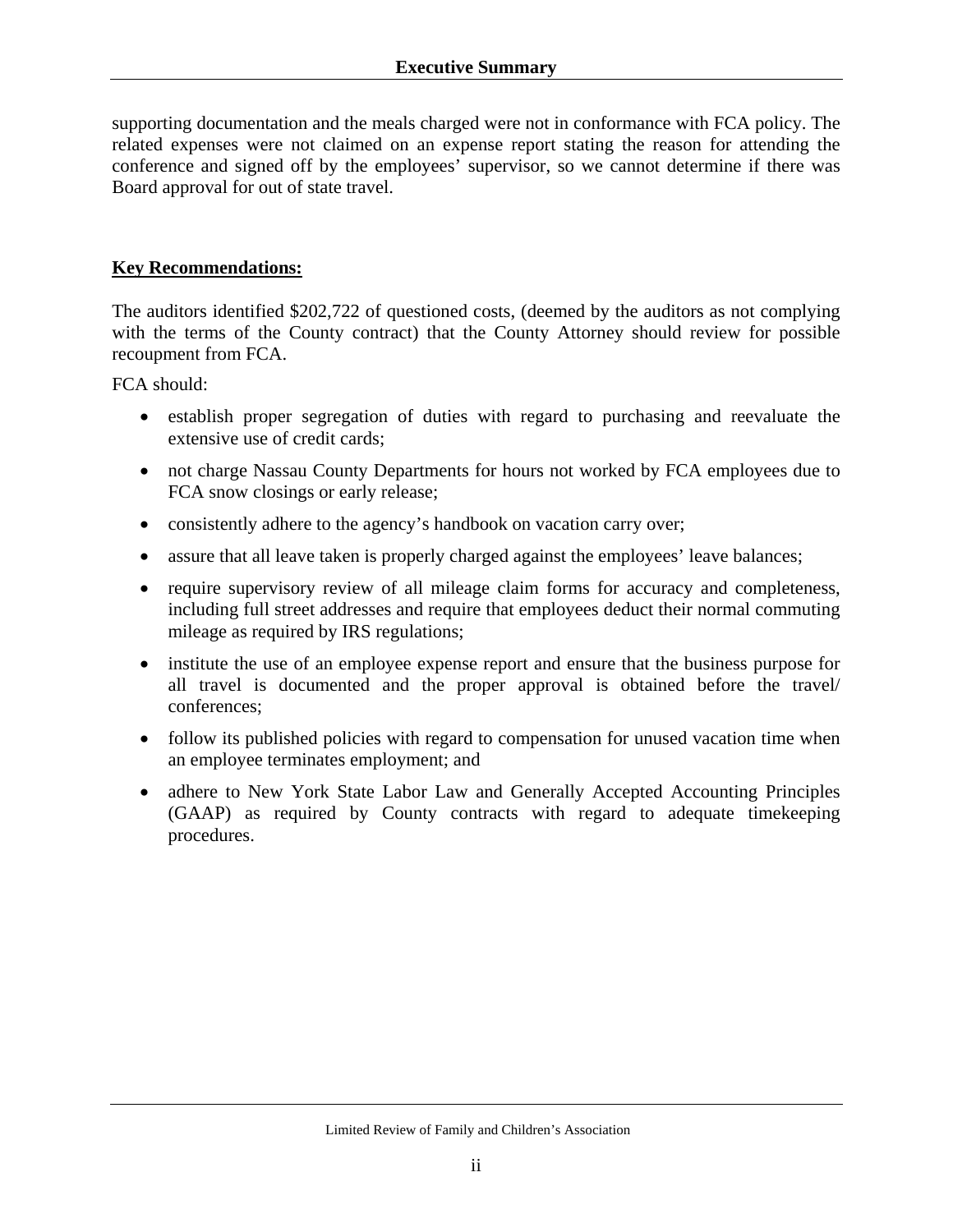| r age                                                                                 |
|---------------------------------------------------------------------------------------|
|                                                                                       |
|                                                                                       |
|                                                                                       |
|                                                                                       |
| FCA Lacks Internal Controls over Purchasing including Excessive Use of Credit Cards3  |
|                                                                                       |
|                                                                                       |
|                                                                                       |
|                                                                                       |
|                                                                                       |
|                                                                                       |
| FCA did not Provide Adequate Support for a Trip for Attendance at a Training Event 10 |
| FCA Improperly Charged \$50,958 to the County Youth Board Program for One Employee's  |
|                                                                                       |
| Appendix – Family & Children's Association Response and Auditor's Follow-up 13        |

# **Page**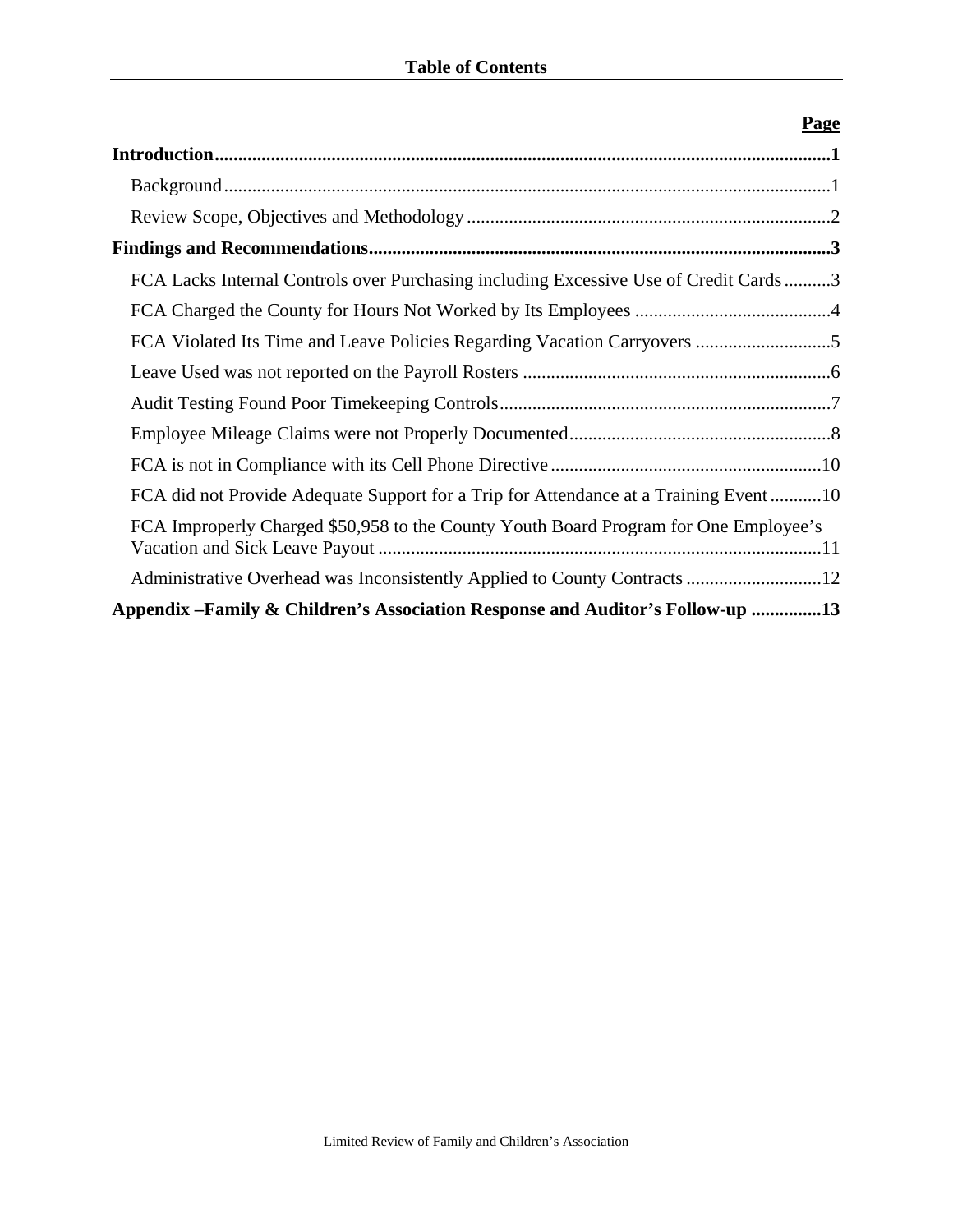#### **Background**

Family and Children's Association, Inc. ("FCA") is a New York State charitable not-for-profit organization established in 1998, following the merger of Family Services Association of Nassau County, Inc. with Children's House. Its affiliate, Community Advocates Housing Development Fund Company, Inc., operates a housing project in Roslyn Heights for low-income families.

FCA provides a broad range of programs and services designed to support families who are experiencing difficulties. They provide assistance through professional counseling and participation in community activities directed toward family well-being. The organization works with other service providers and organizations to improve the well-being of its target population and to enhance the delivery and accessibility of programs through the greater Long Island region. Such programs include Mental Health Counseling, Family Support, Drug and Alcohol, Runaway and Homeless Youth Services, and Crisis Intervention and Advocacy. The organization also provides Services to the aged, as well as Independent Living Services and Group Homes.

FCA derives its revenue from contracts and fees for service from federal, state, Nassau and Suffolk County governments, contributions and grants from individuals and organizations including Long Island's United Way, fundraising drives and rental income.

According to FCA's financial statements, $<sup>1</sup>$  they derived the following revenue from contracts and</sup> fees from government agencies in 2009 and 2010:

2010 - \$17,529,557

2009 - \$17,802,569

 $\overline{a}$ 

FCA is one of the largest social services agencies contracting with Nassau County. The County made payments of \$10,835,147 to FCA in 2010.

We examined five FCA contracts with four different Nassau County agencies for the 2009-2010 audit periods. The five contracts were:

- 1. PINS ("Persons in Need of Supervision") Diversion Program with the Department of Social Services ("DSS") (Contract Number CQSS08000004) is a program to serve the families of children up to the age of 18 that display ungovernable behavior. Parents of such children seeking intervention from the Nassau County Family Court are first diverted to DSS and then referred to FCA. The dollar amount for this contract was \$1,839,367 in 2009 as well as in 2010. The County provided 25% of the funding with 50% coming from the federal government and 25% from state sources.
- 2. Preventive Services with DSS (Contract Number CQSS09000032) provides caseplanning services aimed at preventing foster care or assisting in the early discharge from foster care. The contract amounts for this contract were \$1,156,317 in each of the years 2009 and 2010. The County provided 22% of the funding with 43% from federal sources and 35% from state sources.

<sup>&</sup>lt;sup>1</sup> Combined Statements of Activities and Change in Net Assets, p.3 of financial statements for years ended  $12/31/10$ and 12/31/09.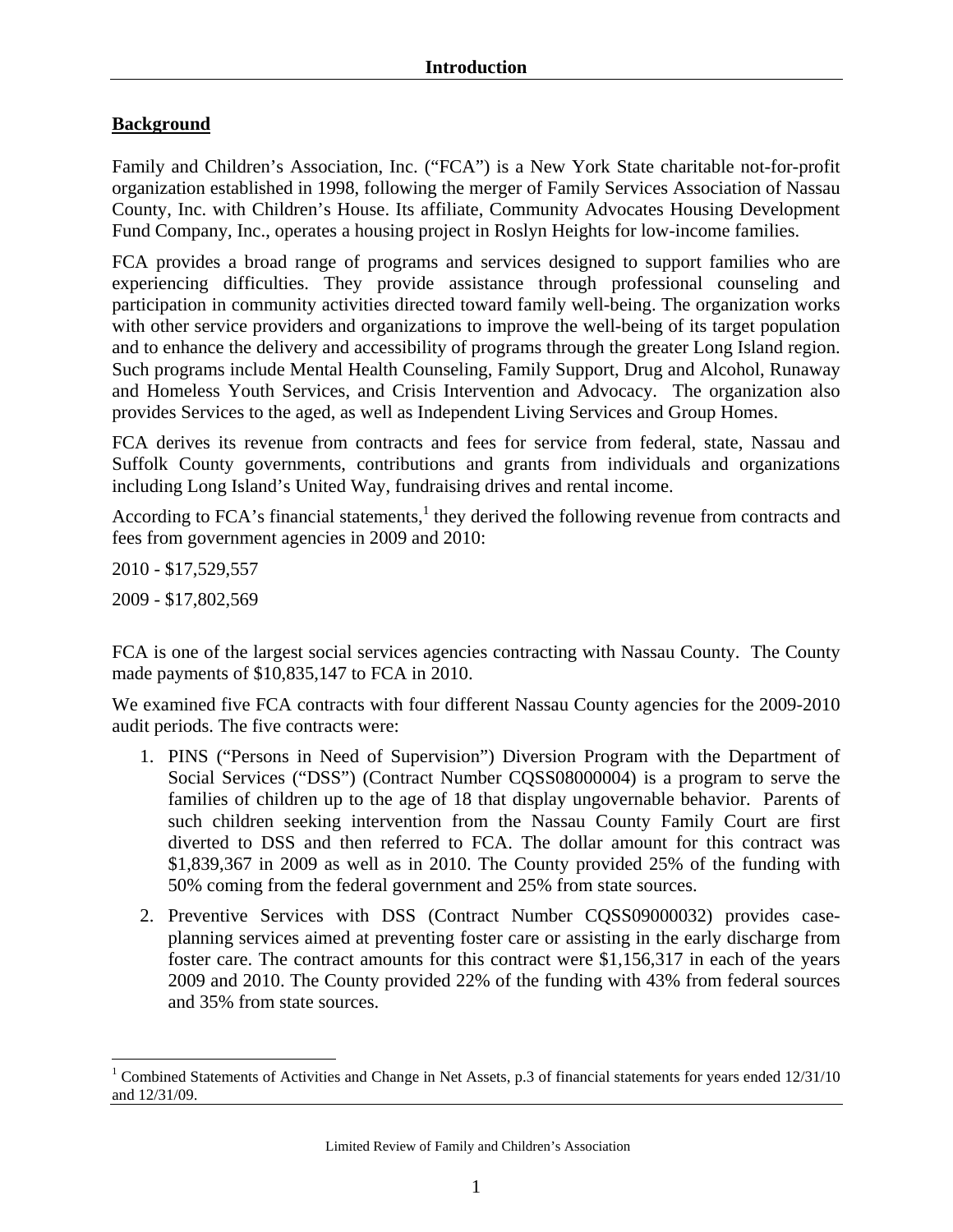#### **Introduction**

- 3. Substance Abuse/Treatment with the Department of Behavioral Health (Contract Number CQBH09000009) is a chemical dependency outpatient program that provides outpatient services to a mainly adolescent population and families who are experiencing difficulties in life due to their own or another indiviual's abuse. The dollar amount for this contract was \$2,172,508 in 2010. The County provided 52% of the funding with 48% from state sources.
- 4. Youth and Community Development (Contract Number CQYB10000034) helps the Youth Board meet its mission to strengthen families, create healthy alternatives for young people, develop communities, and support programs. The dollar amount for this contract was \$912,072 for 2010. The County provided 100% of the funding.
- 5. Case Management with the Department of Senior Citizens (Contract Number CQSC10000045) provides case management, housekeeping and ancillary services to the frail elderly. The dollar amount for this contract was \$846,126 per year for April 2010 to 2013. The County provided 25% of the funding with 75% from state sources for a total of \$676,901, which was encumbered through the end of 2010.

#### **Review Scope, Objectives and Methodology**

The audit objectives were to examine select County contracts to ensure that the County was properly charged for services rendered for contracts with various County departments. Auditors reviewed contract deliverables to determine whether all deliverables were timely provided. We examined purchasing policies and practices for internal controls. We reviewed disbursements for supporting documentation. We examined salaries and benefits charged to the County contracts for compliance with contract provisions.

The audit period was the years 2009 and 2010.

An audit includes examining documents and other available evidence that would substantiate the accuracy of the information tested, including all relevant records and contracts. It includes testing for compliance with applicable laws and regulations, and any other auditing procedures necessary to complete the examination. We believe that the audit provided a reasonable basis for the audit findings and recommendations.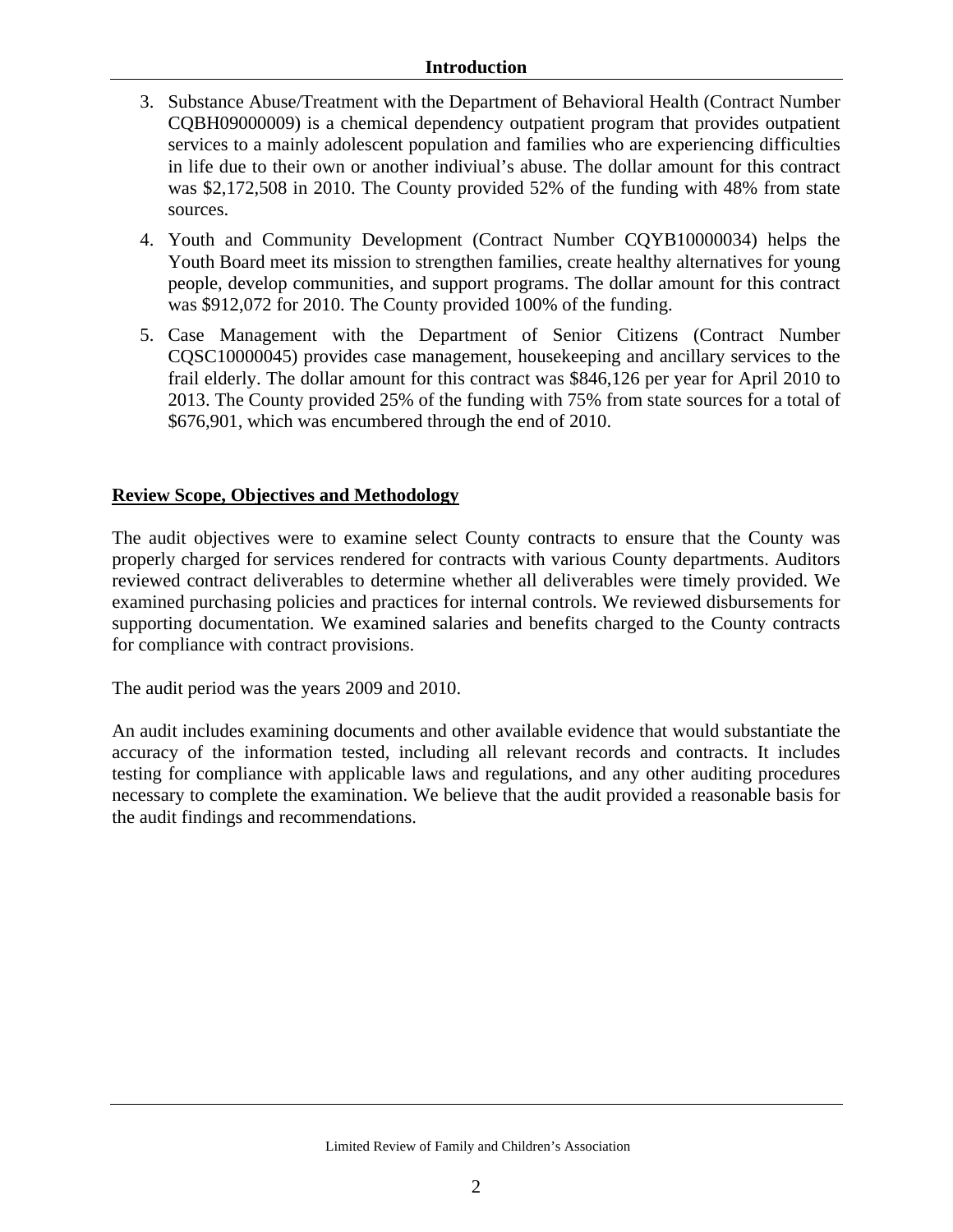#### **Audit Finding (1):**

#### **FCA Lacks Internal Controls over Purchasing including Excessive Use of Credit Cards**

There are numerous internal control weaknesses with FCA purchasing practices, including the excessive use of credit cards. There is a lack of segregation of duties between requisitioning and receiving. Employees can place orders with vendors, deal directly with vendors regarding discrepancies with orders, and receive orders directly from vendors without any independent verification of the agency's need for the order, its receipt of the order or FCA's subsequent use of the purchased items.

Conditions exist at FCA whereby employees could make unauthorized personal or fraudulent purchases due to the lack of segregation of duties and the heavy use of credit cards for agency purchases. Strong internal controls over the use of credit cards are needed to prevent unauthorized, personal purchases.

Our review found that twenty-three FCA employees have credit cards used to make purchases. The credit limits range from three cards with a \$500 limit to six cards with no limit. The Chief Financial Officer and a program director were each provided with an American Express card with unlimited credit and a Capital One credit card.

During the review, we noted:

- Credit card purchases are approved by the card holder;
- There were charges without adequate descriptions;
- There was no evidence of three quotes being obtained, a violation of FCA policy;
- Charges for insurance did not describe the type of coverage being purchased;
- Many items appeared to be of a personal nature;
- Payments for meals lacked explanations of the business purpose of the meals and/or the names of guests; and
- Employees making the purchases review their own credit card statements.

Total credit card purchases made by FCA employees amounted to \$162,016 in 2009 and \$137,747 in 2010, with individual charges as high as \$46,895 in one month noted.

Questionable purchases made on credit cards included:

- Gift cards:
- IPods and cameras:
- Food:
- Donations to Hofstra University Development in support of suburban diversity (2 donations of \$250); and
- Recreational activities, such as bowling.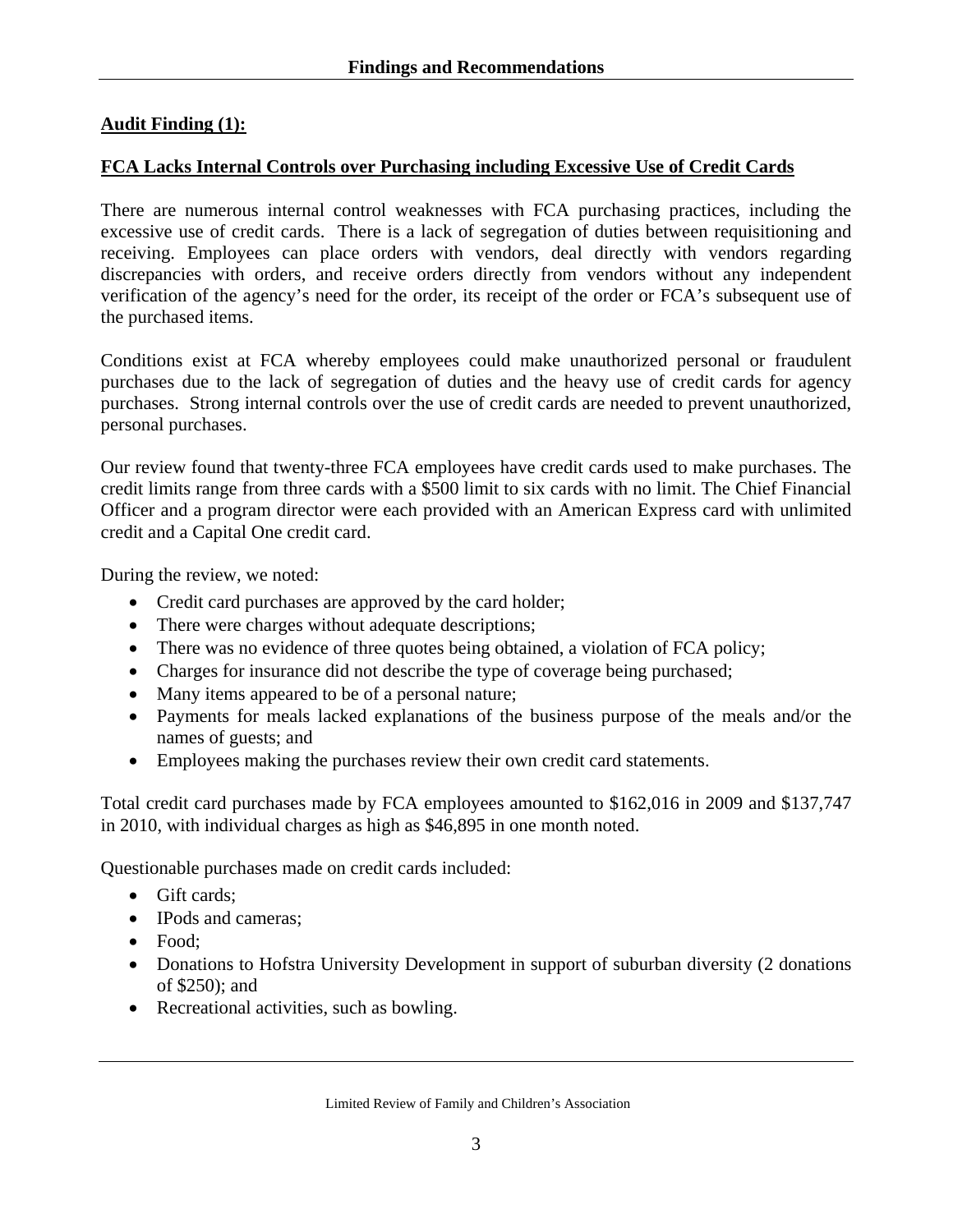According to the Federal Office of Management and Budgets Circular  $A-122^2$ , contributions, gifts and donations are an unallowable use of governmental funds. Circular A-122 also requires proper documentation for all expenditures.

• The agency stated that gift cards were for clients; however, the clients were not always identified. There was no documentation that the intended recipients received the gift cards and/or IPods. There was no explanation for food purchases and none of the purchases appeared to be of an emergency nature.

There were other items charged to FCA's credit cards that failed to go through the purchasing requisition process:

- Charges of \$46,539, which included payments to Philadelphia Insurance Companies, Safeguard Self Storage and Target;
- Charges of \$40,515 which included payments to Philadelphia Insurance; and
- Charges of \$24,251, which included payments to Philadelphia Insurance and Metro Card.

Although American Express rewards points were being earned based upon these FCA purchases, we were unable to ascertain whether these points were being used for FCA items or rewards or for personal use by the individual holding the card.

The use of credit cards does not provide the proper audit trail as required by Generally Accepted Accounting Principles; therefore, the agency is not in compliance with County contract terms.

#### **Audit Recommendations:**

- a) The requisitioning, approval, receiving, and payment functions related to purchasing should be documented and segregated. This will help ensure that purchases are approved, purchased at the lowest price, and received before payment is made. There needs to be independent verification that purchases made with credit cards are received by the program being charged; and
- b) The Board of Directors should establish proper internal controls over the distribution of credit cards. These should include what type of purchase can be made, what documentation is needed and a review and approval process.

#### **Audit Finding (2):**

#### **FCA Charged the County for Hours Not Worked by Its Employees**

FCA allocates charges to the County for salaries based upon hours worked on the County contract programs. The FCA employee manual states that if an employee is concerned about the weather

 $\overline{a}$ 2 OMB Circular A-122, No.12a, p.30.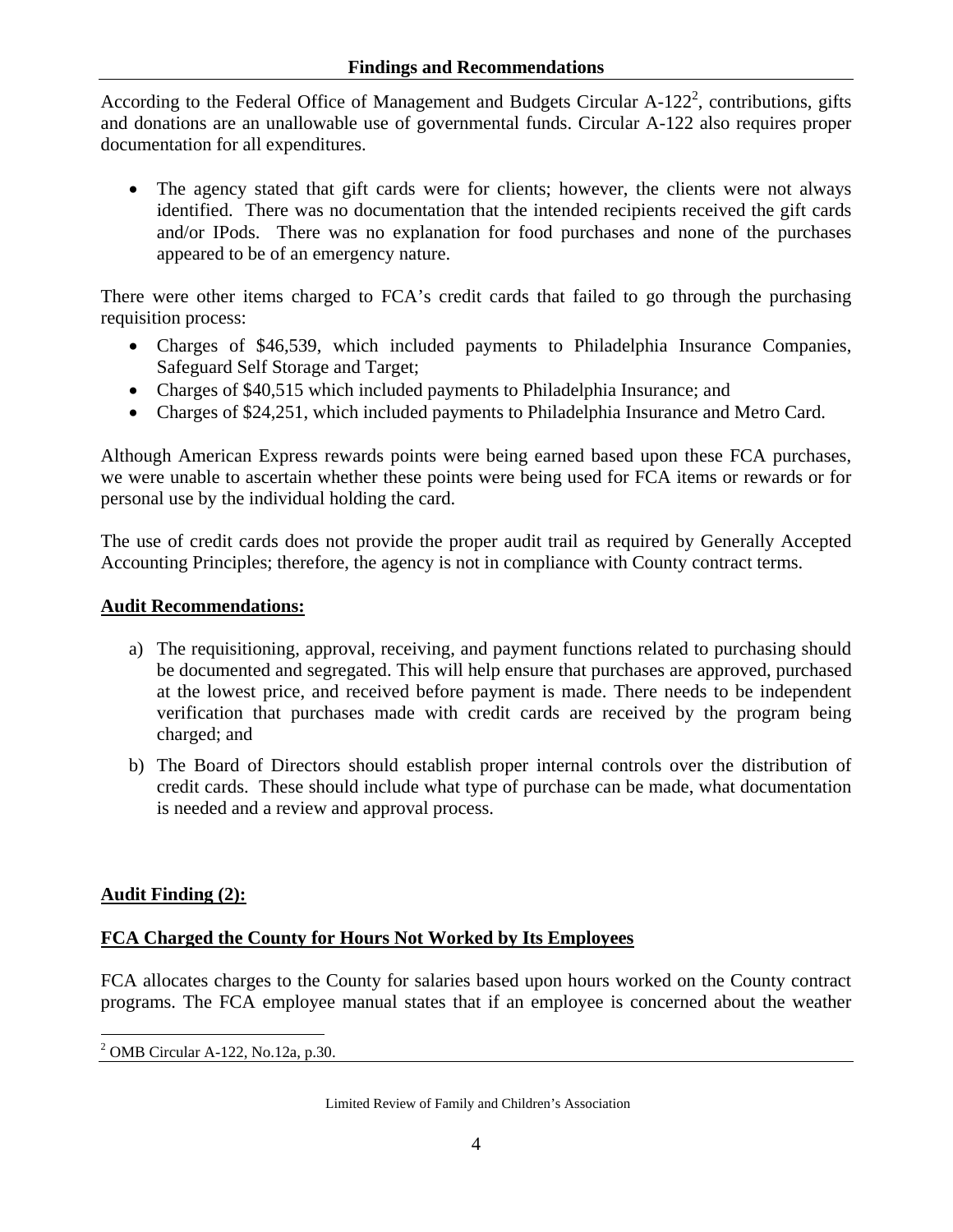forecast or conditions and decides not to come to work or to leave early, they can do so but are required to use personal or vacation leave. This is consistent with Nassau County policy where employees must use their own leave time during inclement weather.

The auditors questioned FCA about this and in an email from the Controller of FCA dated July 22, 2011, the Controller stated that early release time is considered agency time and is not charged to the County.

However, a review of vouchers determined that FCA charged personnel costs to County contracts for hours in which employees were permitted to leave early and for days in which the agency offices were closed due to inclement weather. The County was charged for these hours and the County reimbursed the agency for these salaries.

The County remained open on all inclement weather days. Any County employees leaving early or not coming to work charged hours to their own leave time. FCA decisions to close or permit employees to leave early were made solely by FCA's management. Therefore, the County should not be responsible for this cost. Total payments to FCA for hours not worked by FCA employees due to early release amounted to \$89,413 in 2010 and \$59,423 in 2009 for all the agency's contracts with Nassau County.

#### **Audit Recommendations:**

FCA should not charge Nassau County departments for hours not actually worked by FCA employees due to FCA snow closings or early releases. Questioned costs<sup>3</sup> of \$148,837 should be reviewed by the County Attorney.

#### **Audit Finding (3):**

#### **FCA Violated Its Time and Leave Policies Regarding Vacation Carryovers**

According to FCA's Employee Handbook, an employee can carry over 10 vacation days into the next calendar year. Their supervisor and director must approve any days in excess of these amounts. Carried over vacation days in excess of 10 days must be used by June 30 or they will be forfeited. Ten vacation days are the maximum number of carried over days that will be paid when an employee resigns, is laid off, or released. In addition, personal leave cannot be carried over to the next year. $4$ 

We examined the 2009 timesheets of five selected employees for the PINS Diversion Program and the 2010 timesheets of six selected employees for the Preventive Services contract. We noted the following examples of violations of FCA's published policies:

 $\overline{a}$ 

 $3$  Questioned costs for the purposes of this report are defined as costs deemed by the auditors not to comply with the terms of the contract, and subject to review by the County Attorney's Office for possible reimbursement to the County.

<sup>4</sup> Employee Handbook, p.24.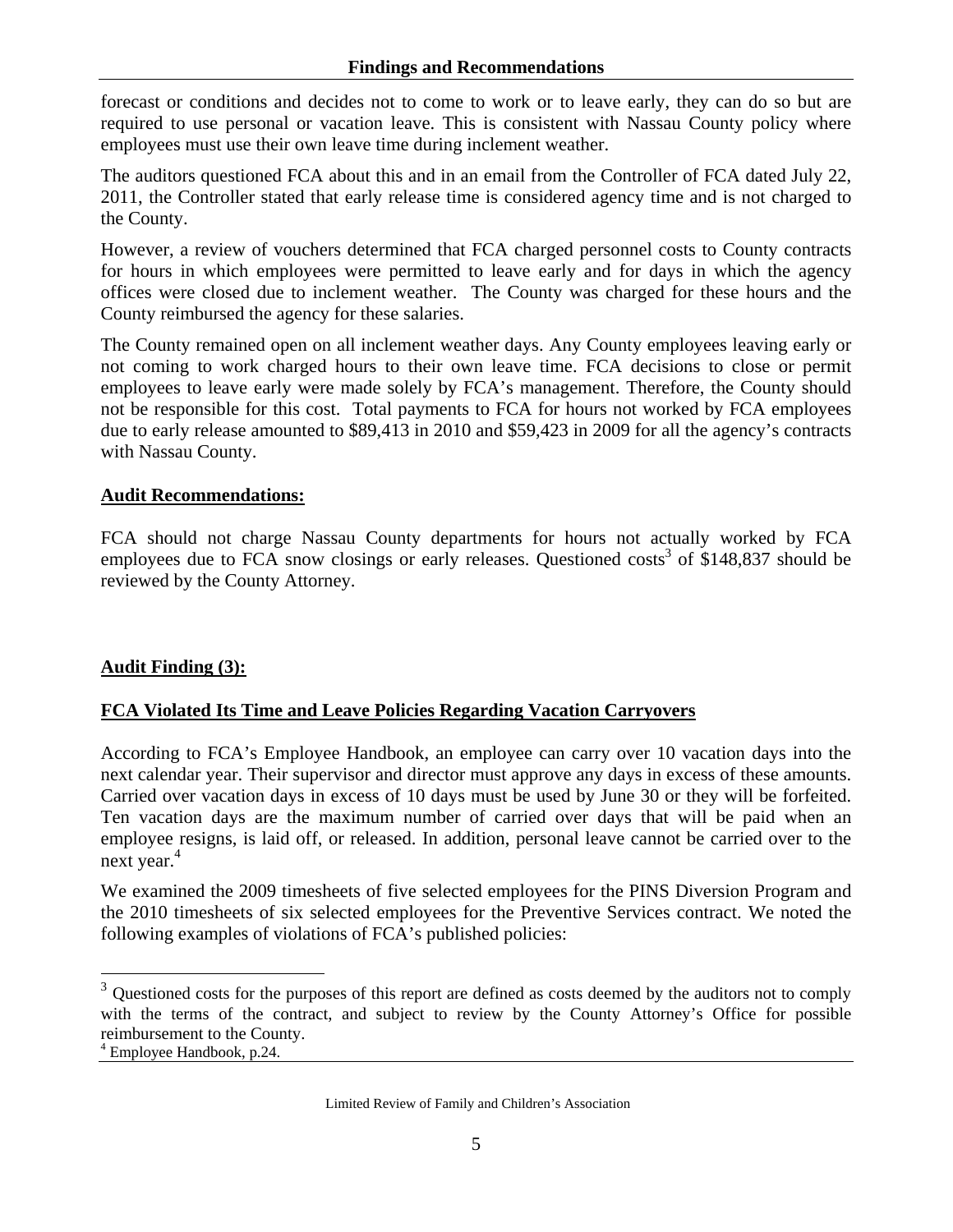- One employee working in the PINS Diversion Program was allowed to carry over approximately 41 vacation days and another was allowed to carry over approximately 34 vacation days;
- Four of the six employees working in the Preventive Services Program carried over between 13½ and 30 vacation days; and
- One employee in the PINS Diversion Program used a personal day improperly carried over from the prior year.

# **Audit Recommendation:**

FCA should consistently adhere to the agency's handbook on vacation carry over.

# **Audit Finding (4):**

#### **Leave Used was not reported on the Payroll Rosters**

We reviewed eight time sheets for five employees who worked under the 2009 PINS Diversion Program contract and determined that a total of 52.8 hours for vacation, personal, paid time off and holiday/agency days were not reflected on the agency's payroll roster. The breakdown is as follows:

- The Directors' time sheets did not match what was reported on the payroll rosters. We reviewed eight bi-weekly payrolls, with their corresponding timesheets. We observed that 50% or four of the bi-weekly payroll rosters did not reflect vacation days, personal days and a holiday taken. This amounts to nine personal hours, 14 agency/holiday hours and 25.8 vacation hours. We estimated the amount of vacation hours not posted to the payroll rosters for 2009 amounted to 84.23 hours. In addition to the above, there was one week in which the Director was paid an hour more in regular time than what was reflected to have been earned on the timesheet; and
- For one support staff employee it was determined that one payroll roster did not accurately reflect four hours of paid time taken off that was entered on the employees timesheet.

It does not appear that these employees using leave time had the time charged to their leave balances. It should also be noted that the payroll roster is being prepared without regard to the actual timesheets kept by the employees. The Fair Labor Standards Act requires that employers document hours worked each day and total hours worked each workweek<sup>5</sup> to support the payroll.

We examined timesheets pertaining to 34 FCA employees working in the Behavioral Health, Senior Citizens, and Youth Board Departments<sup>6</sup> and found:

• Seven FCA employees working in the Youth Board Department worked less than the 70 hours they were paid due to vacation, sick, or other leave time taken;

 $\overline{a}$  $<sup>5</sup>$  2010 Code of Federal Regulations, Title 29, Section 516.6 (a) (1).</sup>

<sup>&</sup>lt;sup>6</sup> Timesheets examined were for the period November 26, 2010 to December 30, 2010.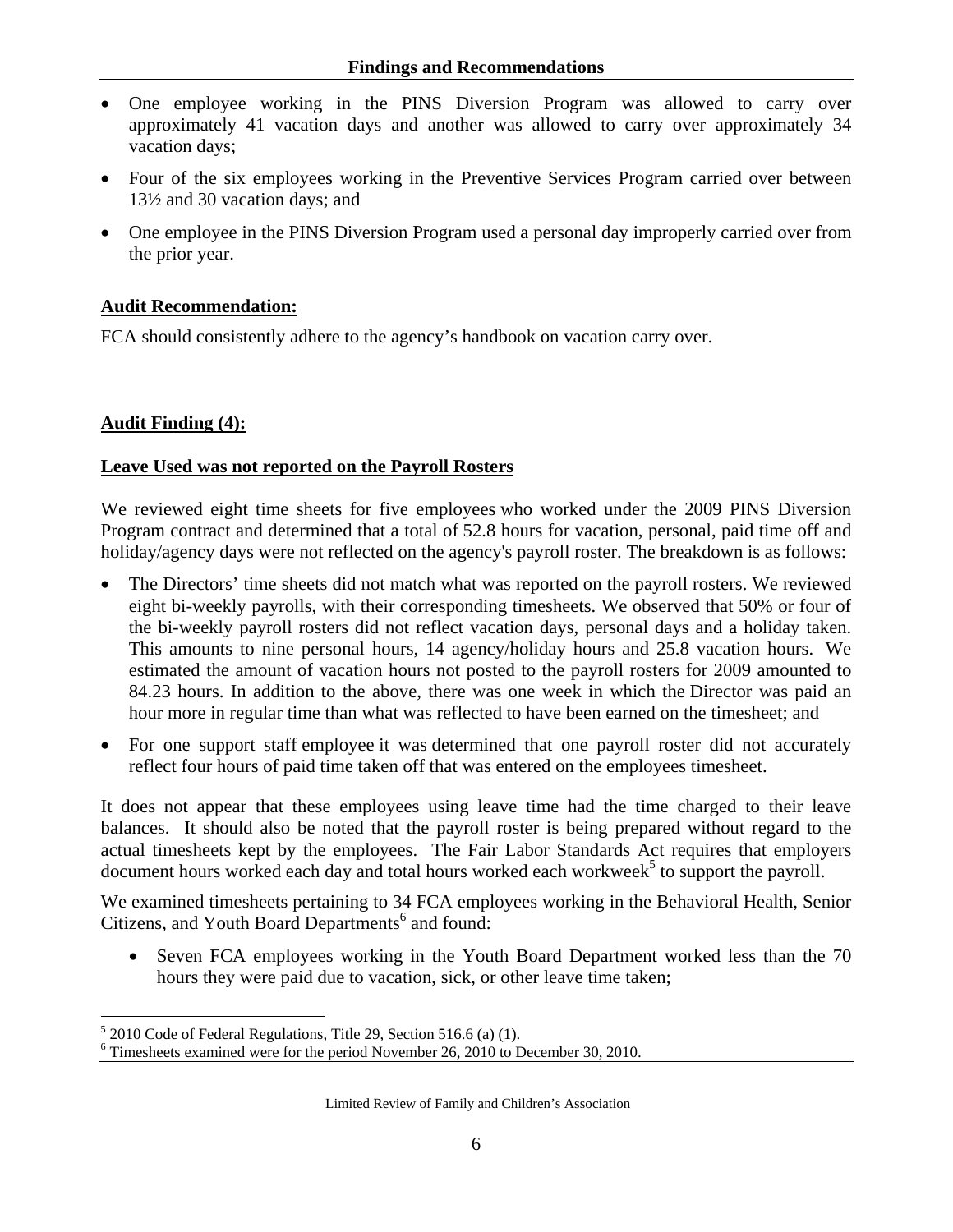- Sixteen FCA employees working in the Senior Citizens Department worked less than the 70 hours they were paid due to leave time taken; and
- Five FCA employees working in the Behavioral Health Department worked less than the 70 hours they were paid due to leave taken.

The leave hours used were not accounted for in the labor distribution report submitted to the County for reimbursement, and may not have been deducted from the employees leave balances. According to the departments, these timesheets are not submitted to FCA. As a result, FCA does not account for leave time taken by FCA employees working in these departments. This is not in compliance with the agency's policy.

# **Audit Recommendation:**

FCA management should assure that all leave taken is properly charged against the employees' leave balances.

# **Audit Finding (5):**

# **Audit Testing Found Poor Timekeeping Controls**

The Nassau County Contract terms require that all accounting records be maintained for a period of six years following termination or final payment, whichever is later.<sup>7</sup> In addition, the Fair Labor Standards Act of 1938 requires employers to keep records of the time and day of week when an employee's workweek begins, hours worked each day, and total hours worked each workweek. Proper internal controls require that these time records be reviewed, approved, and signed by supervisors to verify the accuracy of the records.

We interviewed employees regarding their timekeeping processes and also reviewed employees' time sheets for the PINS Diversion contract in 2009 and the Preventive Service contract in 2010. We found that FCA had the following weak timekeeping practices:

• There was no central time keeping mechanism for some departments. Timesheets were in the sole possession of employees who were responsible for entering their time. The timesheets were not reviewed by supervisors until the end of the bi-weekly time period. In addition, there was no compensating control in the form of a central timekeeping mechanism to ensure the accuracy of the times entered by the employees. We observed that the employees who worked under the 2009 PINS Diversion Program Contract had irregular sign in and sign out times reported on the timesheets for hours worked. For example, we noted one employee with sign in times on Saturday and Sunday, which was not supported. When we asked for sign in and sign out sheets for this employee, we were told that the sign in and sign out sheets for this contract for the year 2009 could not be

 $\overline{a}$ <sup>7</sup> Contract CQBH09000009, Section 12. This is representative of language contained in all Nassau County contracts.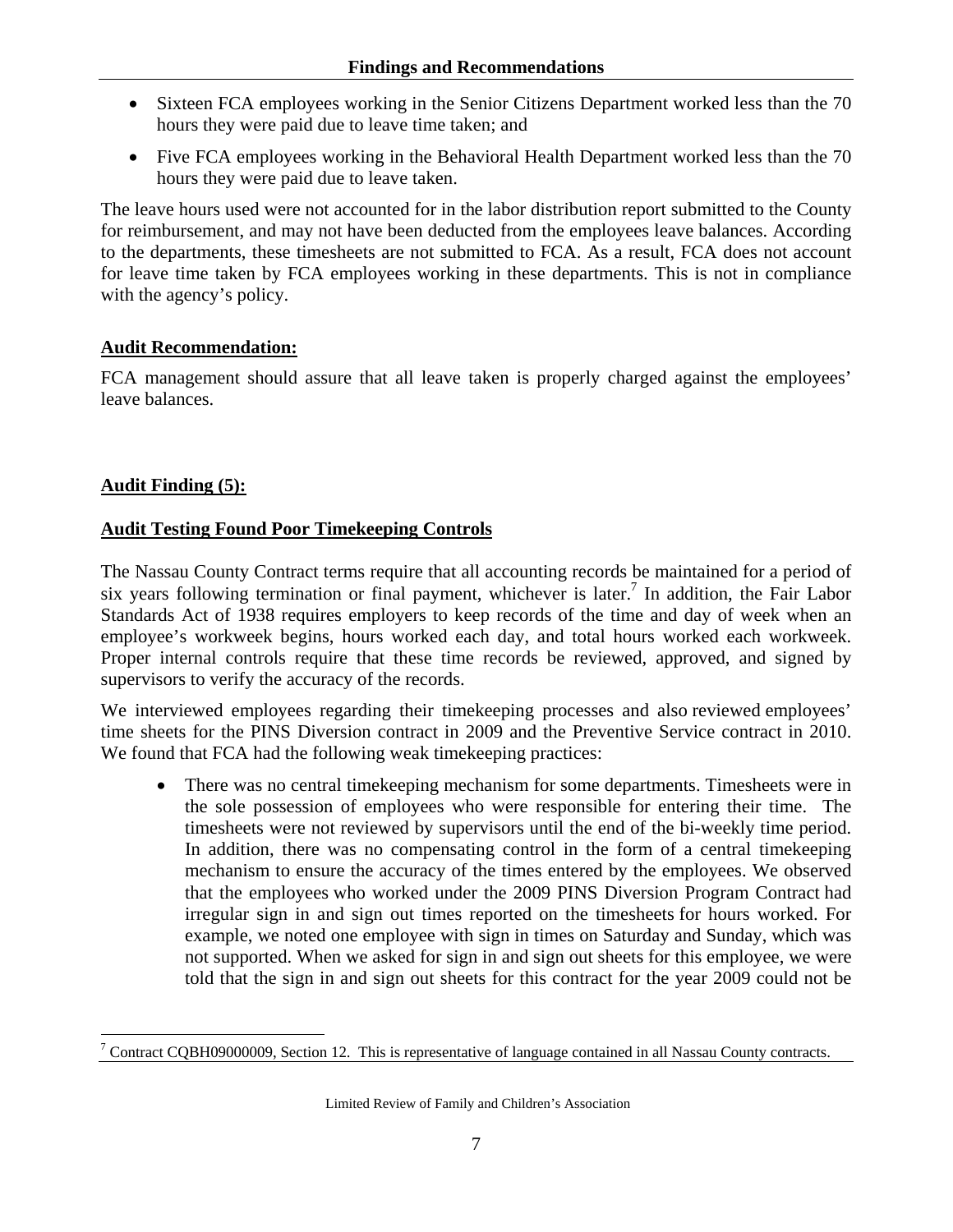located. This is a direct violation of the contract terms that require that all accounting records be maintained for six years;

- Employees who leave from home and go directly to a client were not required to call in to supervisors upon arrival or upon leaving at the end of the day. The risk exists that employees will be paid for hours not worked; and
- Employees were paid for straight hours and were allowed to work without giving an account for lunch or break time. New York State Labor Law Section162 requires that whenever an individual works six hours or more that extend through the noonday meal period (from eleven o'clock a.m. to two o'clock p.m.) they must be given 30 minutes off for lunch. Furthermore, FCA's policy states "All employees working more than six hours on any given work day must take an unpaid meal break of at least 30 minutes". Timesheets showed that some employees did not take a lunch or break, which is a violation of labor laws.

#### **Audit Recommendations:**

- a) FCA should ensure that all timekeeping documentation is kept for audit purposes as required by federal and state law;<sup>8</sup>
- b) FCA should require that employees call in to supervisors as a compensating control to verify the accuracy of timesheets submitted by employees;
- c) All timesheets completed by FCA employees working in County departments should be forwarded to FCA. This is necessary to ensure that all leave time is properly approved, monitored, and that time taken is deducted from the payroll register. Also, FCA must document employees' time-off for lunch to ensure compliance with labor laws; and
- d) FCA should ensure that all timekeeping practices are in accordance with the County contract that requires adherence to GAAP and all applicable laws (New York Labor Law and Fair Labor Standards Act requiring employers document hours worked each day and total hours worked each workweek).

#### **Audit Finding (6):**

 $\overline{a}$ 

#### **Employee Mileage Claims were not Properly Documented**

FCA employees use their personal vehicles for various purposes. These include visits to their clients' homes or schools, travel to the Nassau County Family Court in Westbury, attendance at DSS meetings in Uniondale and to attend outside conferences. In order to be compensated for mileage driven, employees must prepare their own mileage claim sheets, have them signed by a

<sup>&</sup>lt;sup>8</sup> The Fair Labor Standards Act of 1938, 29 CFR 516; New York Labor Law §195: "Notice and Record-Keeping Requirements"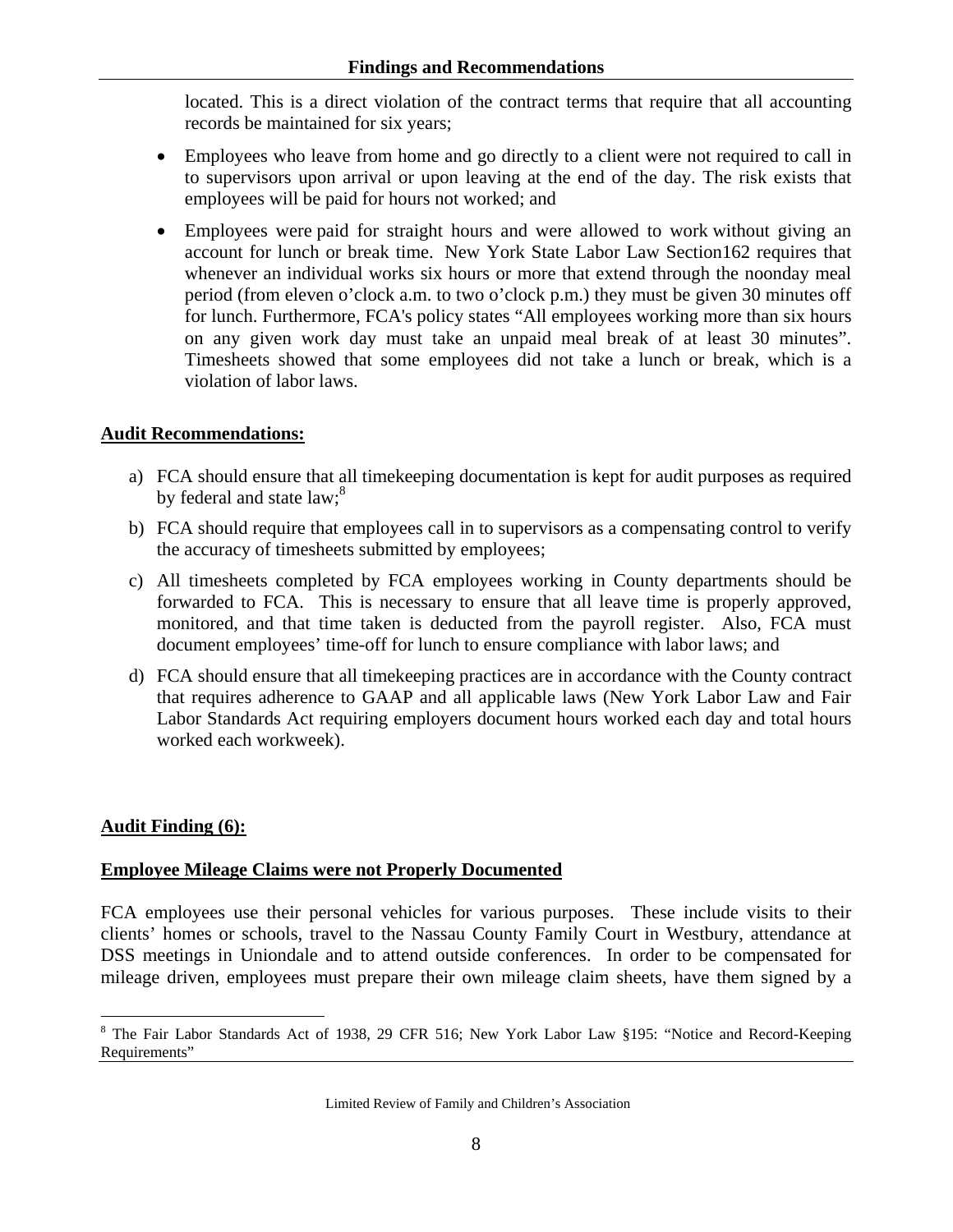#### **Findings and Recommendations**

supervisor and submit them to the fiscal office at the FCA main offices in Mineola. FCA compensates employees at the IRS Standard Mileage rate, which was \$0.55 per mile in 2009 and \$0.50 per mile in 2010. Mileage claims for its subcontractor, Long Beach Reach, were paid at \$0.485 per mile. There is no Board approved travel policy or policy instructing employees on how to submit mileage claims.

All employees use a standard mileage claim form. This form requires the employees to list the date of the trip, starting point, ending destination, mileage driven, purpose of travel, and if the claim was for a round-trip.

We examined 2,316 mileage claims submitted by 56 employees over a three-month period. The employees were reimbursed \$12,079 for 23,856 miles claimed. We found FCA had poor mileage claim procedures, claims were not properly documented, and excess mileage was claimed. Our audit determined that:

- The Mileage claims did not include full street addresses;
- Our calculation of mileage claims using MapQuest found that the mileage submitted for 390 trips exceeded our calculations. We estimated the overbilling to amount to \$1,067;
- Some employees claimed different mileage for traveling to the same locations;
- Some employees failed to deduct their normal commuting mileage, in violation of IRS regulations<sup>9</sup> and County policy; and
- A claim submitted by a Program Director for a trip to Albany in November 2009 to attend training, in which \$695 was charged for a hotel, and \$225 was claimed for mileage, was not properly supported with documentation.

#### **Audit Recommendations:**

The Board should:

- a) Promulgate a travel policy that all employees must follow in order to be reimbursed for travel expenses;
- b) Select an electronic mapping service to be used to calculate the mileage claimed;
- c) Require supervisory review of all mileage claim forms for accuracy and completeness, including full street addresses;
- d) Require that employees deduct their normal commuting mileage as required by IRS regulations; and
- e) Ensure that approval and the business purpose for all travel is documented, including registration documentation for conferences.

 $\overline{a}$ <sup>9</sup> Internal Revenue Service Publication 17, Chapter 26: Car Expenses and Other Employee Business Expenses, p 178.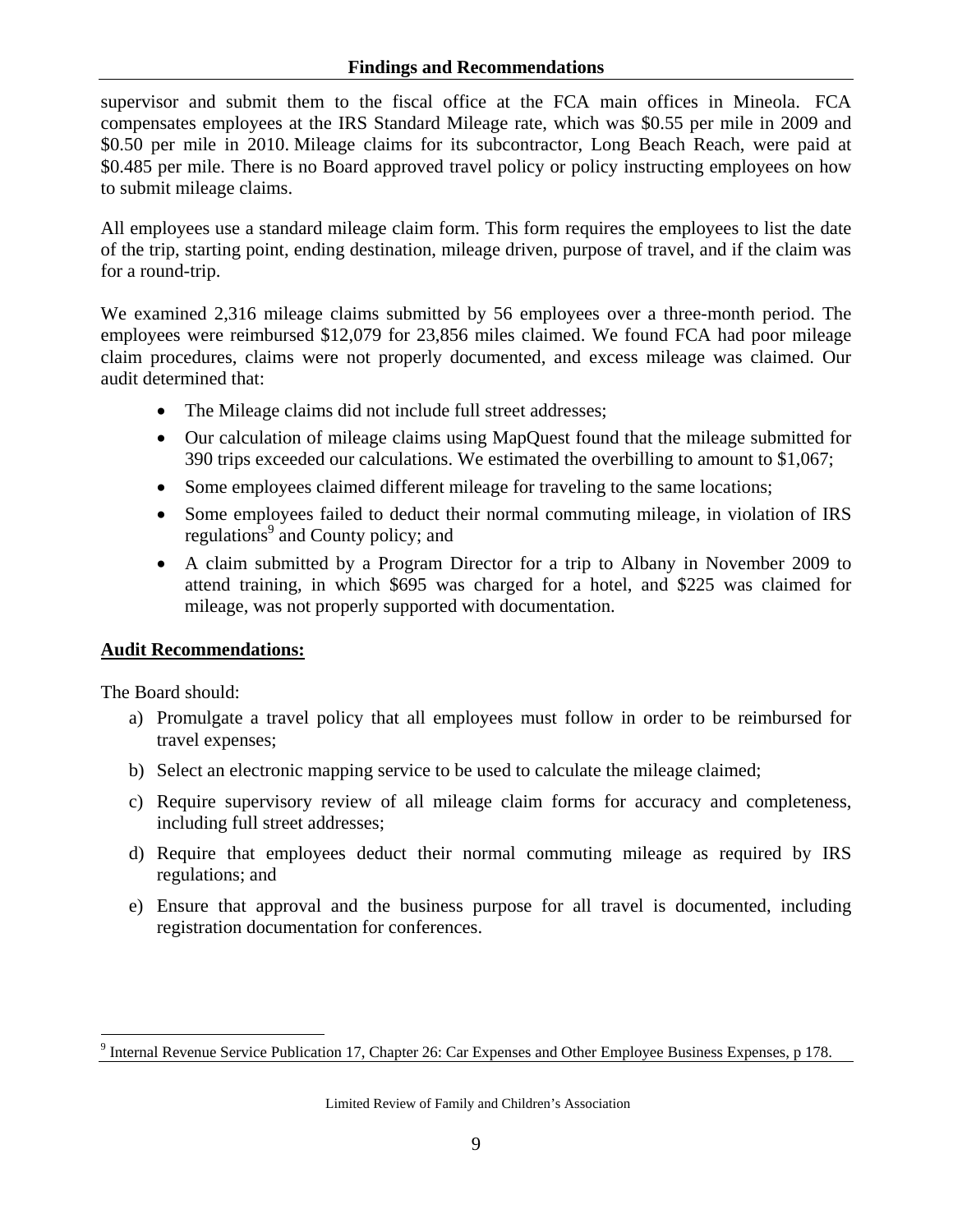#### **Audit Finding (7):**

#### **FCA is not in Compliance with its Cell Phone Directive**

We requested the FCA's board approved cell phone policy and were provided with a management directive on cell phones. The directive states FCA will reimburse its employees for business use of their personal cell phones depending on their agency wide responsibility, from \$15 to \$40 per month.

We found that one employee was reimbursed \$80 in June 2009 (At least \$12 was charged to the County on the PINS Diversion program). Another employee was reimbursed for all charges even though the limit of \$30 per month was exceeded.

These are clear instances of violations of FCA's cell phone reimbursement directive.

#### **Audit Recommendation:**

The FCA Board should promulgate a cell phone policy.

#### **Audit Finding (8):**

#### **FCA did not Provide Adequate Support for a Trip for Attendance at a Training Event**

FCA paid for the hotel and meals for the Chief Operating Officer of FCA to attend police training in Anaheim, California. Charges were made on a credit card. This purchase lacked supporting documentation. Three requests for approval were made for the documentation for this trip but it was not provided to the auditors. We noted that there was a \$119.50 charge for a Steakhouse and another \$22.49 meal charge for one day, which exceeds the daily limit of \$75 permitted as per the FCA manual. We noted this trip during the review of credit card charges.

FCA could not provide the Board of Directors approval Proper documentation requires that Board approval took place prior to the trip. The related expenses were not claimed on an expense report stating the reason for attending the conference and signed off by the employee's supervisor.

#### **Audit Recommendation:**

All travel should be Board approved before the travel occurs and adequately supported with expense reports and original receipts supporting all expenses claimed. Documentation should include the reason for attending conferences and written approval by supervisors.

Limited Review of Family and Children's Association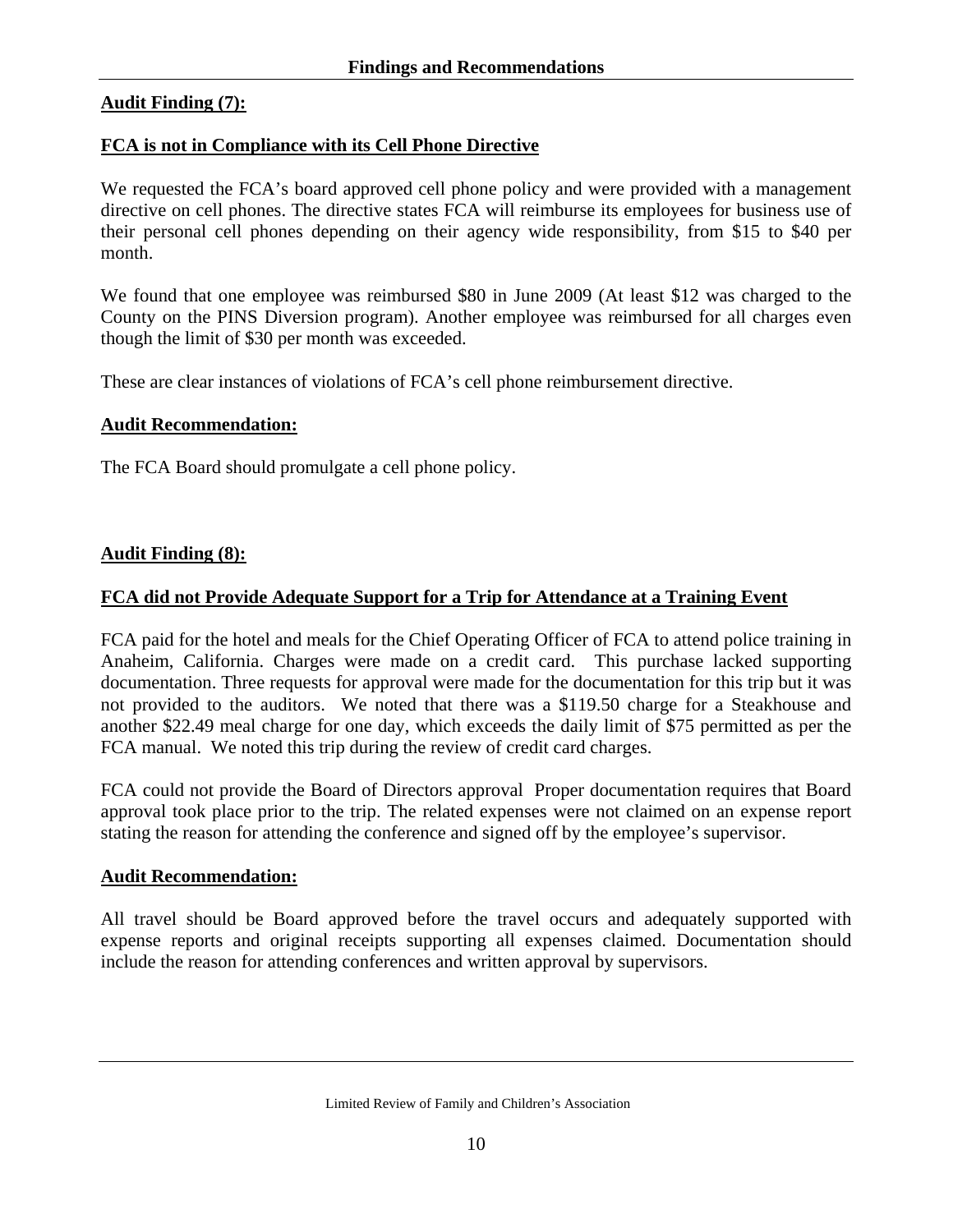#### **Audit Finding (9):**

#### **FCA Improperly Charged \$50,958 to the County Youth Board Program for One Employee's Vacation and Sick Leave Payout**

According to FCA's Employee Handbook, 10 vacation days are the maximum number of "carried over" days an employee will be paid when they resign, are laid off or released. Unused days carried over in excess of this amount will not be paid". It also states that upon leaving the agency, an employee will not be paid for unused sick time.<sup>10</sup> Employees who quit or are discharged are not entitled to any accrued or carried over vacation time.<sup>11</sup>

The 2010 Community Development contract with the Youth Board paid \$50,958 for 90 vacation and 100 sick days to an employee who left as of December 31, 2009. Upon further review, it was determined that the FCA employee, rather than actually leaving employment, went from a full-time employee to a part-time employee, and was awarded the pay based upon Nassau County policy. The Youth Board Director approved this payout of an FCA employee based upon a 1998 Memorandum of Understanding ("MOU") between the Nassau County Youth Board and FCA, which states, "Youth Board shall determine the policy for time and leave for Youth Board staff, therefore Youth Board will maintain the time and leave records". "Youth Board shall determine and be responsible for the amount of severance due to an employee upon termination". The MOU was not signed by any County officials outside of the Youth Board. The Youth Board failed to provide documentation of this "policy", as well as documentation supporting this employee's accrued time.

The auditors believe that a memorandum described above would only be valid if signed by the County Executive or a legally binding representative.

In addition, one employee working in the Preventive Services program was paid 17 vacation days as severance pay, which exceeded the 10 days limit published in the Employee Handbook. The employee initially took family leave and then decided not to return, or quit. Payment of vacation time after quitting also violates FCA policy. The amount of payment was \$2,927 and was charged to the contract.

#### **Audit Recommendations:**

- a) Any agreement between a County department and an independent contractor affecting contract terms should go through the same County approvals required of all contracts;
- b) FCA should follow its published policies with regard to compensation for unused vacation time after an employee leaves; and
- c) The amount of questioned costs related to this finding was \$53,885. These leave payouts should be reviewed by the County Attorney for possible reimbursement to the County.

 $\overline{a}$ <sup>10</sup> Employee Handbook, p.23.

<sup>&</sup>lt;sup>11</sup> Employee Handbook, p.23.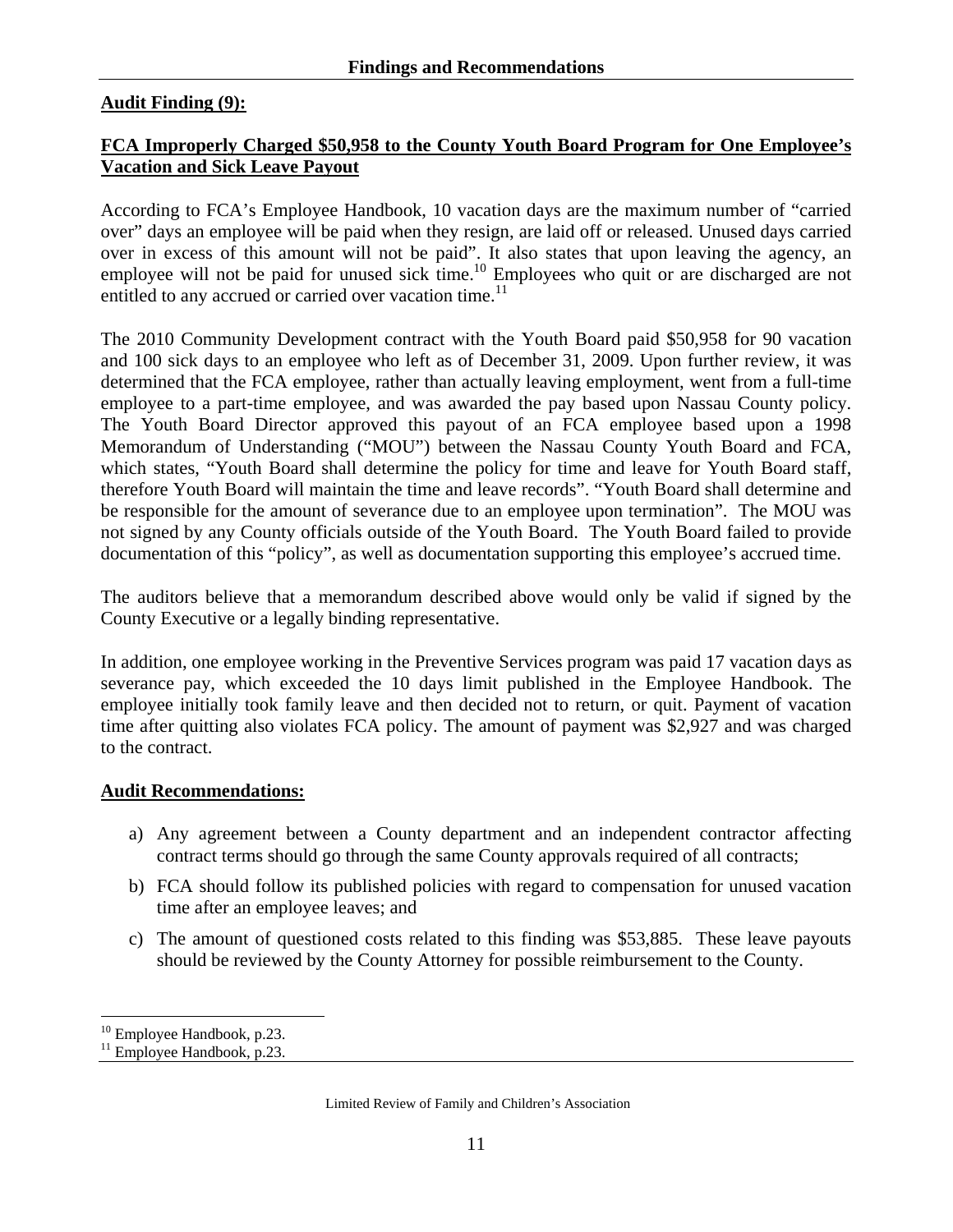#### **Audit Finding (10)**

#### **Administrative Overhead was Inconsistently Applied to County Contracts**

Our review of overhead found that FCA has no clear methodology in place for their recoupment of the agencies administrative overhead and found:

- Rates were inconsistently applied to the five contracts examined from different County Departments (rates varied from 11.5% to 13.5% of direct expenses);
- In most cases, the individual vouchers did not contain the method of calculation of the overhead charged;
- For some contracts, an annual overhead budget was developed and then divided by 12 to obtain the amount charged each month; and
- Rates were inconsistently applied within the same contract.

Examples of the inconsistencies include:

- The Preventive Services contract was charged 13.5%, 12.5%, and 11.5% in August 2009, July 2010, and August 2010, respectively;
- The DSS PINS Diversion contract lists overhead based on an annual overhead budget of \$148,600 divided by 12, or \$12,383.33 a month. However, a review of the monthly payments show that in both March and December 2010 overhead charged was over that amount and on several vouchers overhead is calculated based on a percentage of direct expenses;
- The Behavioral Health Department, Substance Abuse/Treatment contract overhead rate changed from 13.5% from January to July 2010 to 11.5% from August to December 2010; and
- The Youth and Community Development contract was charged one twelfth of the annual overhead budget each month, rather than actual overhead expenses.

#### **Audit Recommendation:**

Administrative overhead rates should be consistently applied based upon contract terms. Each County contract should specify in clear terms, the correct method of calculating overhead for each voucher.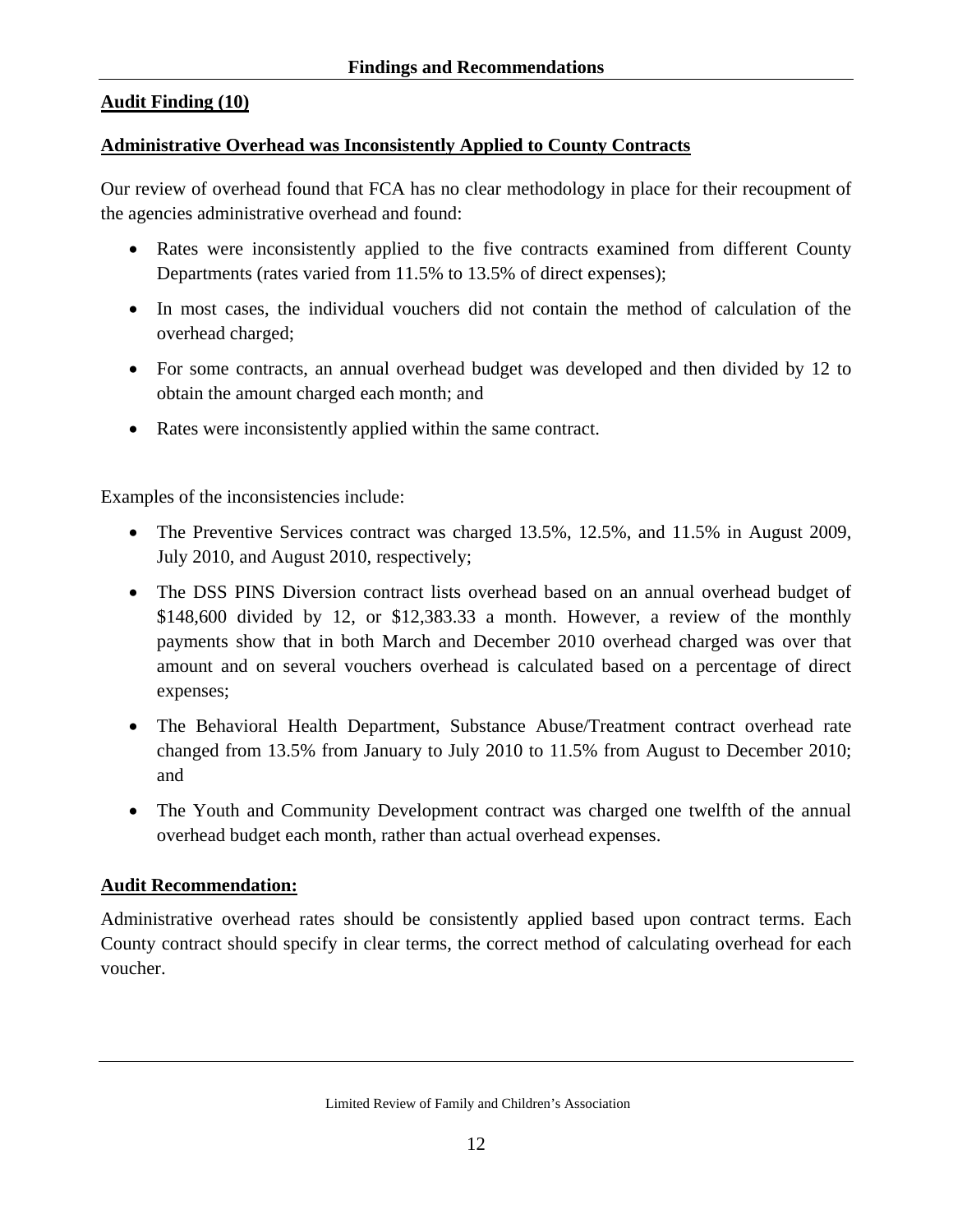

1320 RXR Plaza Uniondale, New York 11556-1320 Telephone 516.227.0700 Fax 516.227.0777 www.farrellfritz.com

Christopher J. Kutner Partner

Direct Dial 516.227.0609 Direct Fax 516.336.2749 ckutner@farrellfritz.com

Our File No. 6221-132

October 25, 2012

VIA E-MAIL (jwatson@nassaucountyny.gov) Joy M. Watson, Esq. Deputy Comptroller Audits and Special Projects Office of the Comptroller 240 Old Country Road Mineola, NY 11501

#### Re: **Family & Children's Association; Audit Responses**

Dear Ms. Watson:

This law firm represents the interests of Family & Children's Association ("FCA") in this matter and hereby submit FCA's responses to the audit findings. Please call me should you have any questions or comments.

Very truly yours,

New York

Christopher  $\lambda$  Kutner

 $CJK:pk$ Enclosure

cc: Joanne Greene, CPA (w/encl.) (jgreene1@nassaucountyny.gov)

> Mr. Philip Mickulas (w/encl.) (pmickulas@familyandehildrens.org) CEO Family & Children's Association

Interwoven\2657245.1

Bridgehampton

Hauppauge

Limited Review of Family and Children's Association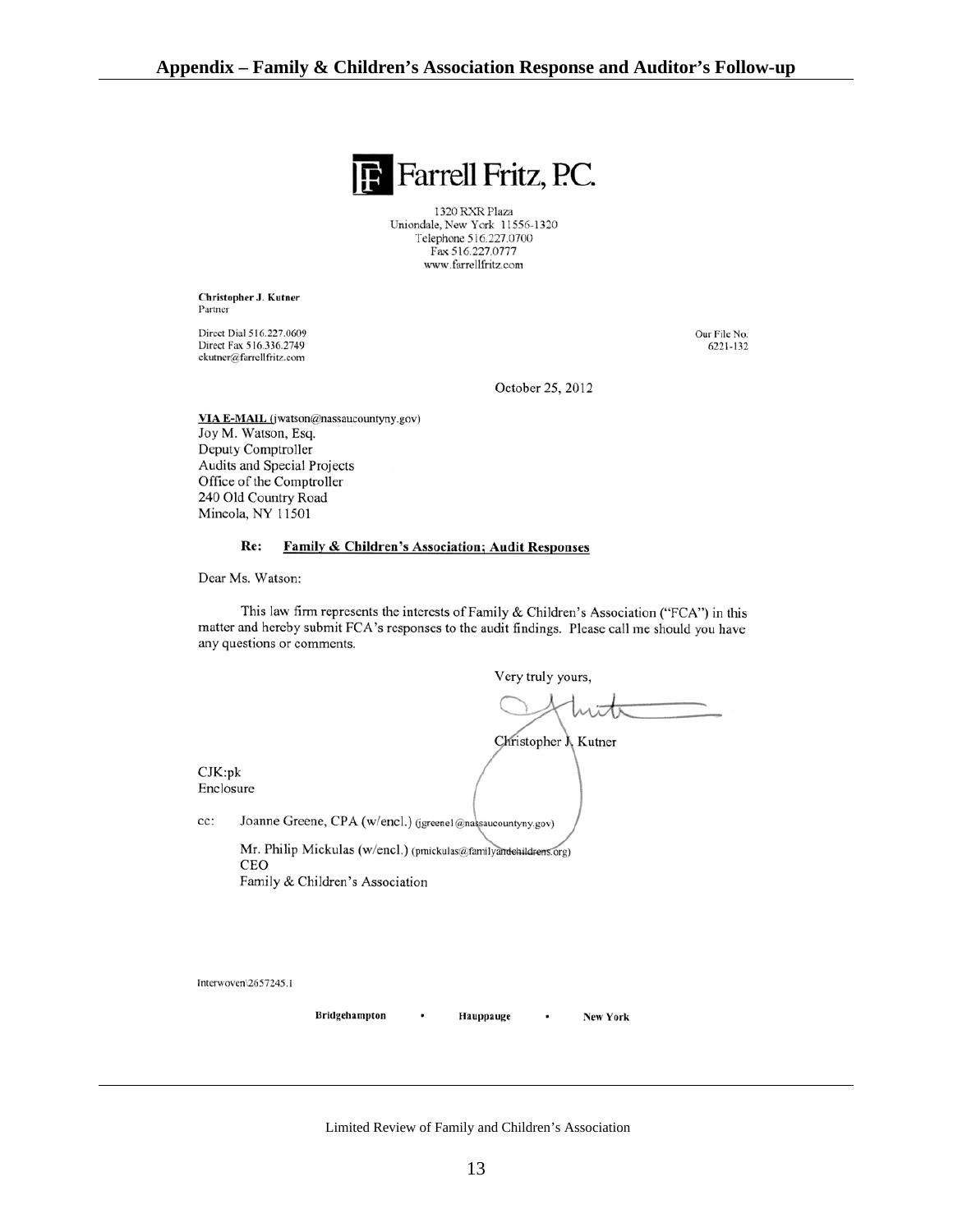#### **FAMILY AND CHILDREN'S ASSOCIATION**

#### **RESPONSE TO THE FINDINGS OF THE LIMITED REVIEW CONDUCTED BY THE NASSAU COUNTY OFFICE OF THE COMPTROLLER DATED OCTOBER 22, 2012**

# **INTRODUCTION**

As can be seen from our responses below, Family and Children's Association takes exception to most of the findings of the limited review conducted by the Office of the Comptroller. In most cases, the auditors either did not understand our procedures, did not take additional evidence of our procedures supplied to them into consideration and/or failed to pursue their findings far enough to realize they were inaccurate. We have attempted on multiple occasions to educate the auditors concerning this and/or to provide them with additional proof with limited success. Consequently, we have responded to their report in great detail in the section below entitled "Detailed Response to Findings and Recommendations" and in summary fashion in the section below entitled "Summary of Our Response to the Findings".

It should also be noted that the wording of the auditors' findings, particularly their one line descriptions, suggests a serious or pervasive weakness in certain of our internal controls. Nothing could be further from the truth. We consider our internal controls to be quite good. Our independent auditors, Holtz Rubenstein Reminick LLP ("HRR"), regularly review and test our internal controls as part of their annual audit and provide us with comments thereon. Such comments have consistently been of a relatively minor nature and have never included a "material weakness". In addition, two of the contracts audited by the County include Federal "pass-through" funds and are, therefore, subject to a Federal awards compliance audit under Federal guidelines. This Federal audit, also performed by HRR, reported no findings for the related programs.

Finally, our independent Audit Committee of the Board of Trustees regularly meets with HRR to discuss internal controls and ensures that management takes appropriate action in responding to any comments received. Both our Audit Committee and Executive Committee of the Board of Trustees have regular conversations with management concerning policies, procedures and internal controls. The Audit and Executive Committees and the full Board of Trustees have also reviewed our response to the Office of Comptroller's report and fully concur with this response.

#### *Auditors' Follow-up Response:*

*FCA Management is responsible for developing proper Internal Controls. As a Not for Profit Corporation, FCA falls under the Guidance of the New York State Attorney General's Office Charity Bureau. Per the NYS AG, the Board of Directors and its Officers are responsible for providing oversight and accountability for "its programs and finances to its contributors, members, the public and government regulators. …The development of proper internal control helps*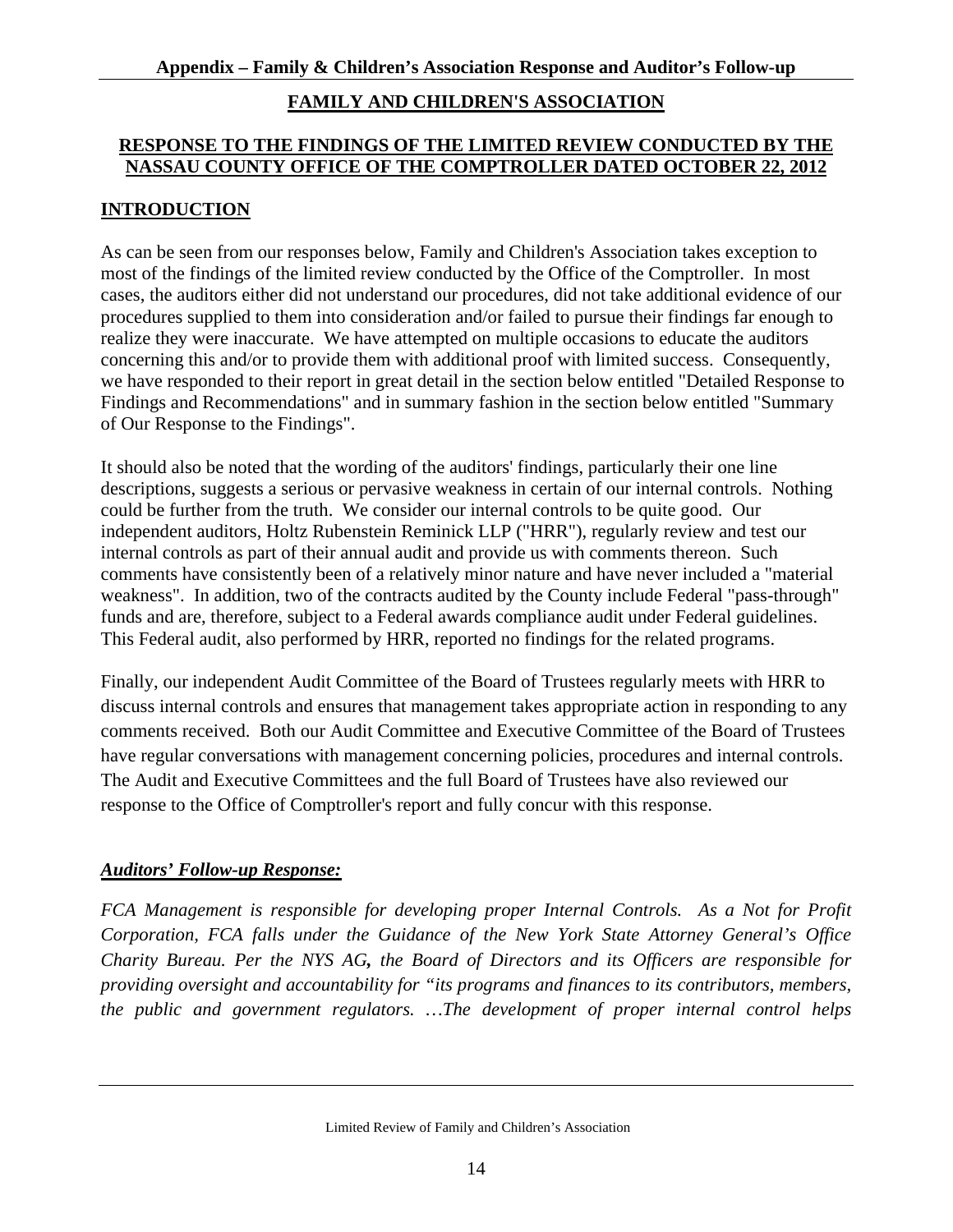*organizations ensure accountability.12" The Board has a fiduciary responsibility to the taxpayers when, a significant portion of an agency's operations are publicly funded. The auditors do not feel there are adequate internal control procedures at FCA as detailed in our findings.* 

In addition, we gave the agency ample time to produce approval documents, expense reports, *purchasing pre-authorizations and justifications, and other evidence of review and supervisory approval, which would constitute a proper audit trail. FCA provided some additional documents, and the auditors accepted some. However, the agency was unable to provide acceptable documentation in several key areas.* 

*The outside audit of the agency mentioned by FCA was to present an opinion on the fairness of the organization's financial statements. The County auditors performed a contract compliance review of the terms of County contracts.* 

# **SUMMARY OF OUR RESPONSES TO THE FINDINGS**

Audit Finding (1): FCA Lacks Internal Controls Over Purchases Including Excessive Use of Credit Cards

**FCA strongly disagrees with this finding.** Our controls over purchases, including the use of credit cards, are actually quite good. The auditors failed to obtain a complete understanding of our controls and procedures in this area despite numerous attempts to provide them with such understanding. To suggest that our controls and procedures are anything but good and operating effectively is completely irresponsible. We do acknowledge that procedures could be strengthened in a couple of purchasing areas, and steps have already been taken to do so. However, it should be noted that no unauthorized purchases were detected during the audit or during any of our independent audits.

# *Auditors' Follow-up Response:*

*We reiterate our finding that FCA's use of 23 credit cards is excessive. These cards are used not only by the cardholder but also by other employees. Credit card holders approve the invoices of their own cards.* 

*FCA should make every effort to reduce its credit card purchases and have its purchases go through the normal requisitioning process.* 

 $\overline{a}$ <sup>12</sup> http://www.charitiesnys.com/pdfs/Internal%20Controls%20-%20Final%20-%20Small%20Type.pdf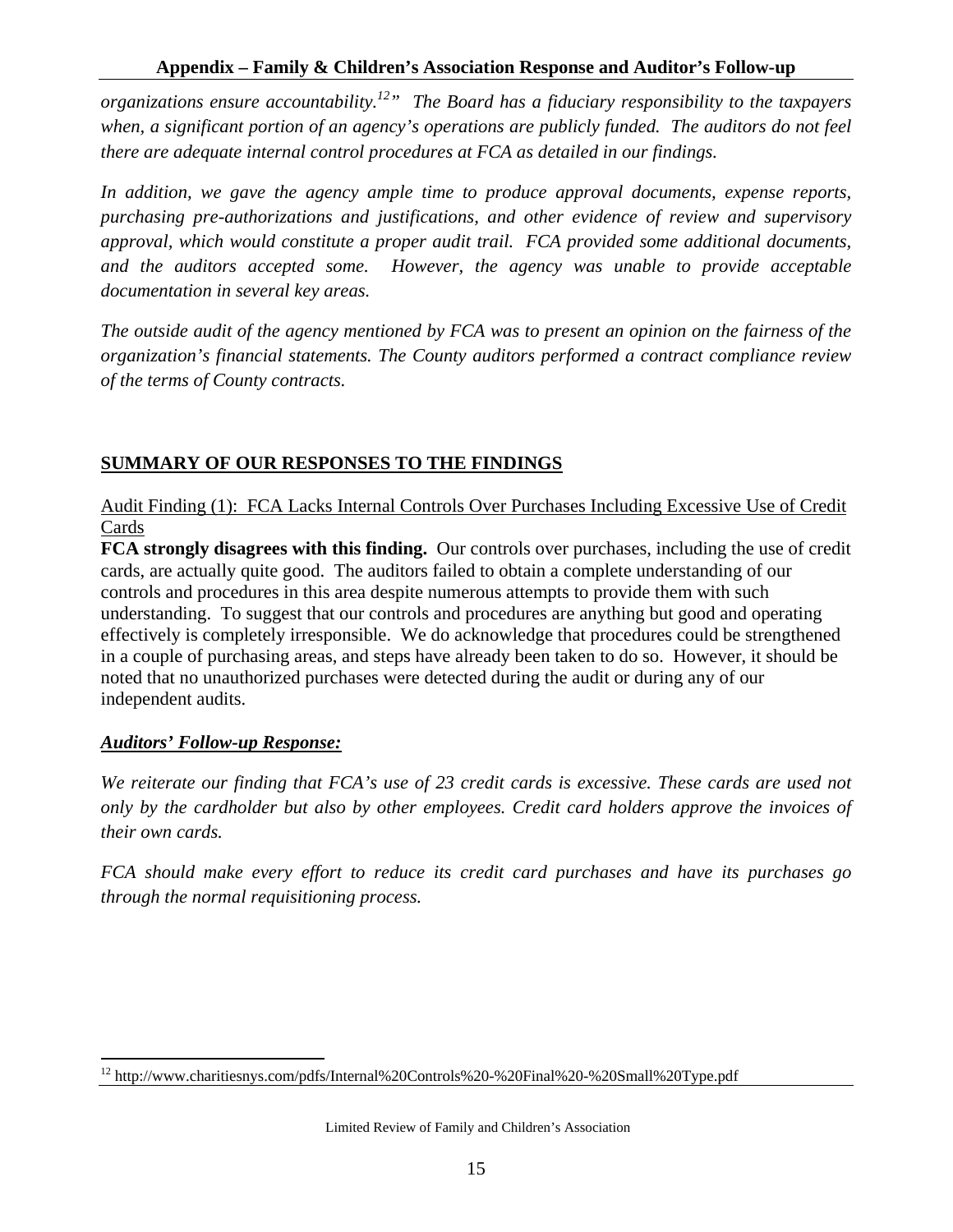#### **Appendix – Family & Children's Association Response and Auditor's Follow-up**

Audit Finding (2): FCA Charged the County for Hours Not Worked by Its Employees **FCA disagrees with this finding because the hours "not worked" pertain to a few extremely inclement days when employees were excused early or told not to come to work for their own**  safety. FCA's own policies were consistently followed in this connection, and we don't believe there is anything in our contract with the County requiring us to violate this policy or absorb the cost of complying with it. In fact, failure to adhere to this policy could expose the agency, and possibly even the County, to significant liability.

# *Auditors' Follow-up Response:*

*The County was charged \$148,837 for work not performed. This is contrary to the contract, which is on a reimbursement basis. The County is not responsible for reimbursing contractors for hours not worked by FCA employees due to early closings.* 

*The FCA manual states that if employees "decide not to come to work or to leave early they will be charged personal or vacation time" and also states if the Agency officially closes, they will be paid. These cases pertain to when the President/CEO partially closed the agency and allowed these days and then charged these costs to the County.* 

Audit Finding (3): FCA Violated Its Time and Leave Policies Regarding Vacation Carryovers **This finding is completely inaccurate.** FCA never violated its time and leave policy regarding vacation carryovers. Unfortunately, the auditors failed to understand the complete control process that exists to prevent our policies from being violated. They looked instead to records that are not even used in making final payments for time and leave instead of to those records and processes that actually are used and which ensure the accuracy of such payments.

# *Auditors' Follow-up Response:*

*FCA allowed its employees to carry-over to the next period more than the 10 days of vacation time permitted by FCA policy. See Finding (9) which evidenced the payment of over \$53,885 to two employees, which is against FCA's carryover policy.* 

#### Audit Finding (4): Leave Used Was Not Reported on the Payroll Registers

**This statement was technically correct until July 2010, but of no consequence.** The "Payroll Registers" were not even used to pay leave, so whether or not they are accurate is irrelevant. Other "official" timekeeping records and controls were used to pay for leave instead, including a process to reconcile the official timekeeping records with the Payroll Registers. Once again, the auditors failed to understand this and failed to pursue a more thorough understanding even after being told of the inaccuracy in their report.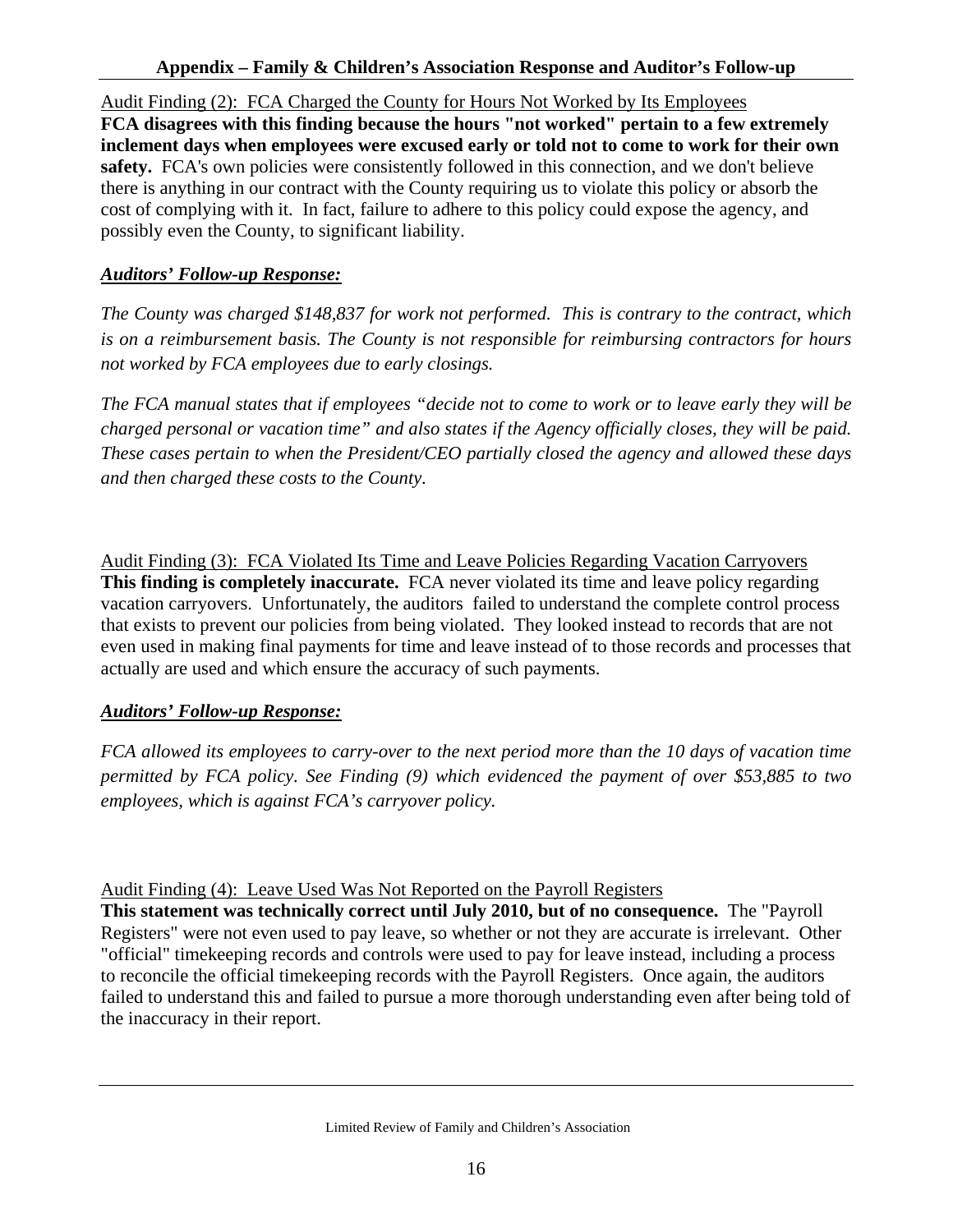# *Auditors' Follow-up Response:*

*Payroll registers are provided to the County as support to receive payment under the contract. FCA states they have other "official records". Organizations should have one "official payroll record" and, as required by contract, make it available to the auditors. We reiterate our finding that the payroll rosters did not agree with time used as noted on timesheets. County contracts require adherence to Federal Circular A-122 "Cost principles for Non-Profit Organization". One item covered by this is Payroll. A-122 requires that salary and wages must be supported by documented approved payroll records. Timesheets must be maintained for all personnel. Timesheets must reflect the after the fact determination of actual activity. Timesheets must indicate time worked each day, be signed by the employee, and approved by a superior. Timesheets must coincide with payroll and must be at least monthly.* 

*FCA contends that 34 of their employees are County employees. However, Nassau's contract with FCA warrants that "The Contractor is an independent contractor of the County. The Contractor shall not, nor shall any officer, director, employee, servant, agent or independent contractor of the Contractor be deemed a County employee". Therefore, the employees mentioned in the findings that work in the Behavioral Health, Senior Citizens, and Youth Board Departments are not County employees, but are FCA employees and should be treated as such with respect to the accumulation and use of leave benefits. These employees are paid by FCA's payroll system, income taxes and payroll taxes are withheld by FCA, W-2's are issued by FCA, and, as such, they are not County employees.*

#### Audit Finding (5): Audit Testing Found Poor Timekeeping Controls

**We strongly disagree with this finding.** Various methods are used by FCA to monitor and record the time worked by its employees. Due to the varying nature of each of FCA's programs, different methods are required to accomplish this for each program. In certain programs, expanded working hours and/or visits to multiple locations present timekeeping challenges. However, FCA believes the controls it uses in these cases are adequate. In certain other cases, FCA records time worked according to an existing County contract. The auditors failed to fully understand the nuances of each program, the need to use different methods to monitor and record time worked depending upon the nature of the program and/or the requirements of applicable County contracts. FCA does acknowledge that new technology may result in better, more cost effective ways to monitor and record time worked, and it is investigating new systems to do just that.

#### *Auditors' Follow-up Response*:

*We concur with FCA's decision to identify a better timekeeping system that will fully integrate timekeeping, payroll and track employees' locations throughout the workday. Several of FCA's current methods do not adhere to A-122 and are easily subject to manipulation.*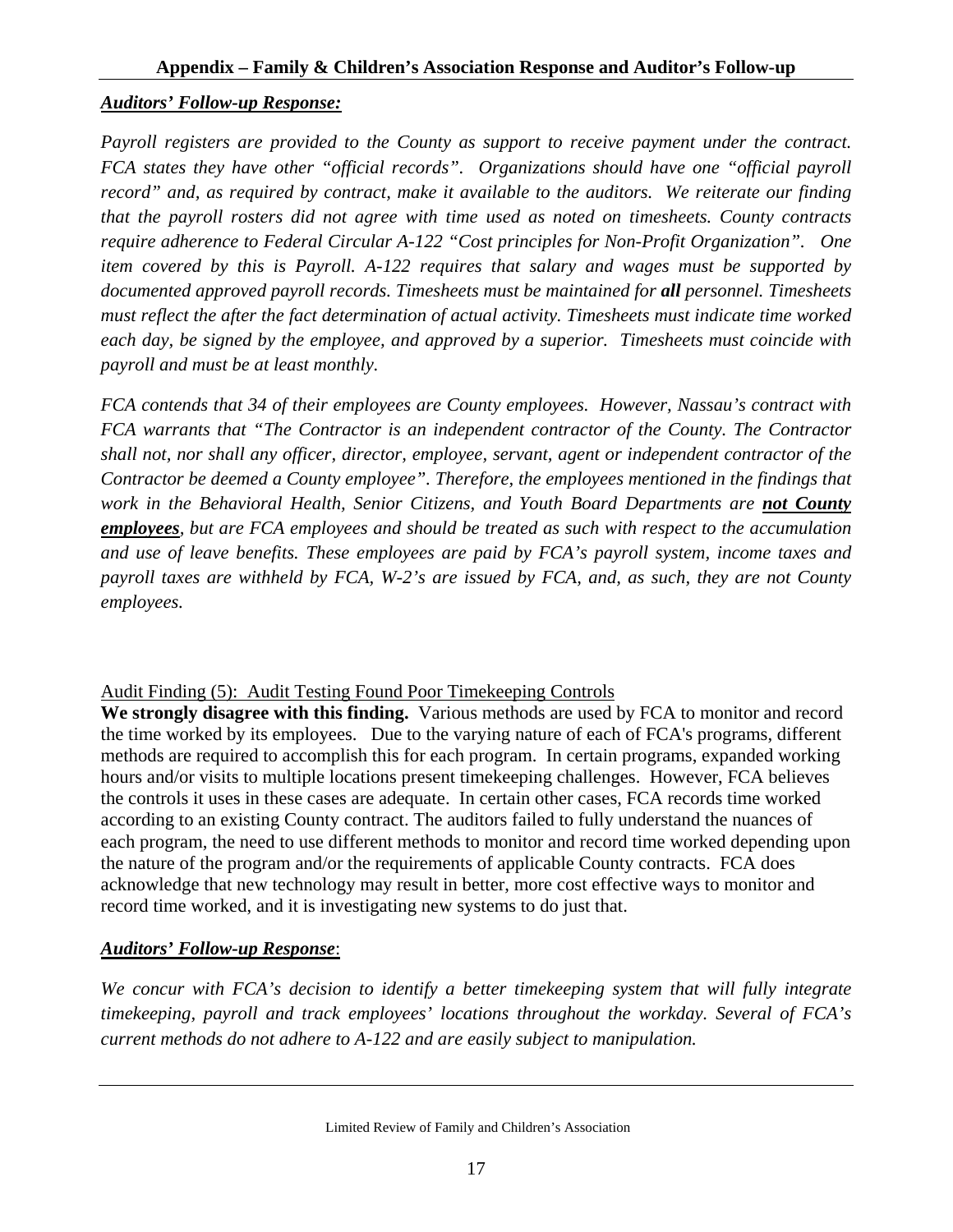#### **Appendix – Family & Children's Association Response and Auditor's Follow-up**

Audit Finding (6): Employee Mileage Claims Were Not Properly Documented **On an overall basis, our controls in this area are at least adequate, so we disagree with the perception that this finding creates.** There were a few isolated, immaterial instances detected in which mileage claims were not adequately documented. However, since controls for most businesses in this area involve some degree of sampling, minor errors may occur. In addition, certain of the "exceptions" the audit detected resulted from our understanding and compliance with HIPAA and/or our use of a mileage chart that was changed by the County without notice. The auditors failed to obtain an understanding of any of these facts during their audit even after subsequently being advised of their existence.

#### *Auditors' Follow-up Response*:

*The mileage claims reviewed by the auditors did not include client initials, case names, or other identifiers as to the nature of the agency business. In addition, as FCA concedes, there were cases where employees did not deduct commuting mileage. We concur with FCA's attempt to educate employees that commutation mileage is not allowable, to conduct random audits of mileage claims, and to use a mapping service to calculate and document mileage. With respect to the Program Director's attendance at an out of town Conference, the documentation provided later as evidence of attending the conference did not support FCA's mileage claim. The County does not dictate the mileage reimbursement to be used but FCA should use an accurate and consistent methodology.* 

#### Audit Finding (7): FCA Is Not in Compliance with Its Cell Phone Directive

**We disagree with this finding.** There were a very few isolated instances (three in total) in which the dollar limit on cell phone use was exceeded. However, there were compelling reasons for this exception having to do with the 24/7 needs of certain clients served under County contracts. Our formal policy has subsequently been amended to allow for these compelling client exceptions.

#### *Auditors' Follow-up Response:*

*Auditors reviewed reimbursements to verify adherence to FCA's Agency cell phone policy which states reimbursement of \$40.00 per month and found exceptions. We concur with their corrective action of amending the cell phone policy.* 

# Audit Finding (8): FCA Did Not Provide Adequate Support for a Trip for Attendance at a Training Event

**We disagree with this finding.** This trip was made by our COO at the request of the County District Attorney to participate in a formal presentation with that office and the Hempstead Police Department at a professional conference. The trip was approved by our CEO as required under FCA policy.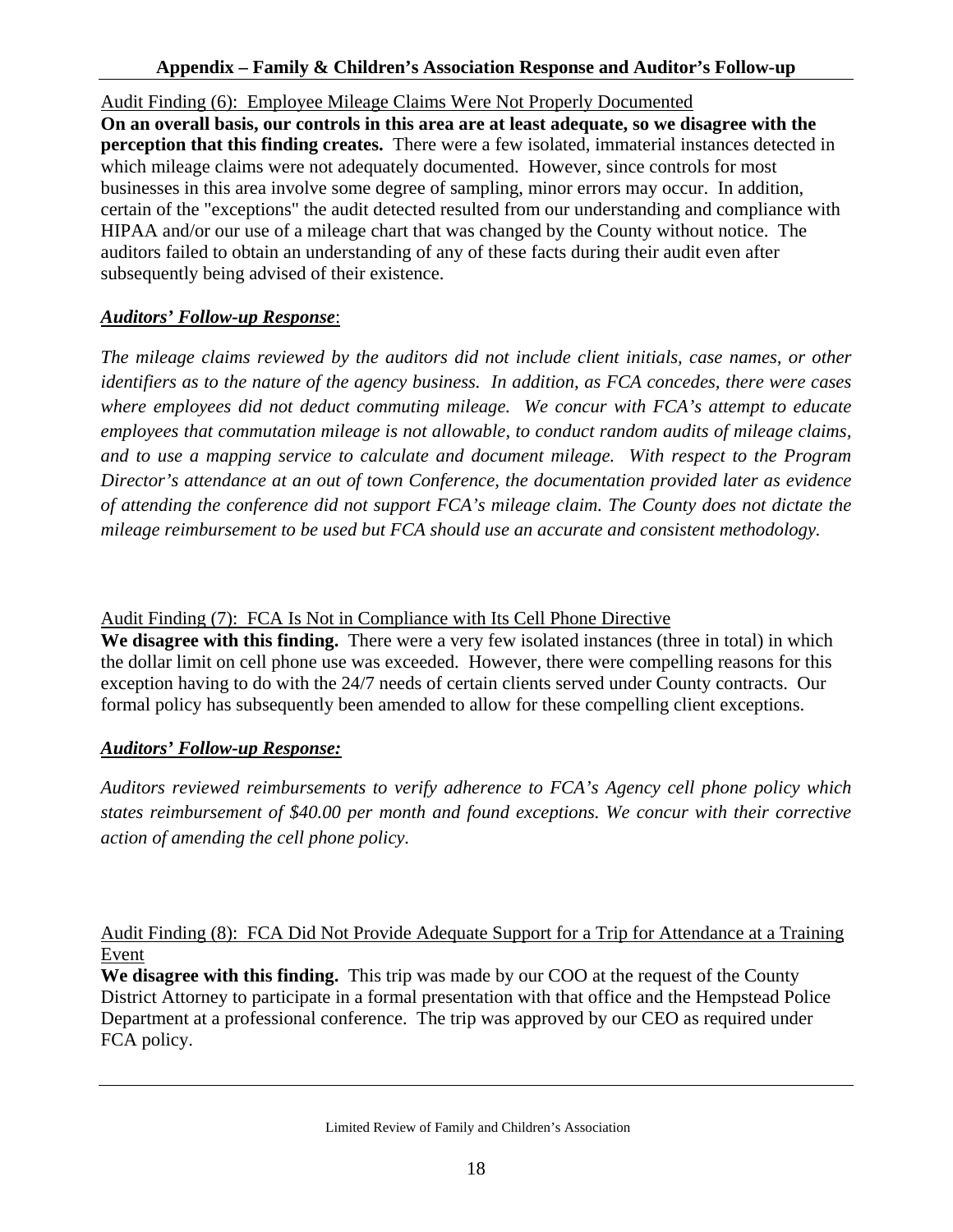#### *Auditors' Follow-up Response:*

*Prudent business practice and guidance from NYS Comptroller's Office*<sup>13</sup> requires board approval *before attending a conference. Approval of travel after the fact by initialing a credit card statement does not indicate approval of the trip. The CEO's travel authorization and his expense review should be performed by the Board. All travel should be summarized on an agency travel reimbursement form documented by original itemized receipts.* 

#### Audit Finding (9): FCA Improperly Charged \$50,958 to the County Youth Board Program for One Employee's Vacation and Sick Leave Payout

**This is completely inaccurate, and we strongly disagree with the finding.** This payment related to a County employee for whom FCA serves only as the payroll administrator. As payroll administrator, we were instructed in writing by the related County Department's Executive Director to pay this amount for accrued benefits, which we did. We then submitted the payment for reimbursement under the normal provisions of the related contract and were reimbursed as we should be after review by the related County Department and Comptroller's Office. The auditors are now claiming that the Department's Executive Director had no authority to authorize such payment although under the terms of the contract it is clear that we are required to make all such payments requested by such Department and submit related claims for reimbursement. This issue does not involve FCA. It's an issue that should be pursued by the Comptroller's Office with the County Executive.

#### *Auditors' Follow-up Response:*

*We reiterate our finding that the County should not have been charged for the payment of \$50,958*  to an FCA employee. This person has never at any time been a County employee. This payment does not adhere to FCA's employee benefit manual. This payment to an employee when they went *from full to part time, was also not in the annual contract budget with the County.* 

Audit Finding (10): Administrative Overhead Was Inconsistently Applied to County Cont**racts We strongly disagree with this finding.** FCA follows the method required by New York State in applying administrative overhead to its contracts unless otherwise specified in the related contract. It should be noted that the County itself does not have a defined method for allocating such costs. The auditors either failed to understand this or thought that periodic monthly adjustments made to the administrative rate by FCA represented an inconsistent application when in fact they were simply adjustments made to "true up" the estimated interim rate to the actual rate once known. All such adjustments applying an actual rate to each contract were made before the final invoice was submitted to the related County Department at the end of each contract period. Evidence concerning this was submitted to the auditors, but they failed to consider it or change their report.

 $\overline{a}$ <sup>13</sup> Office of the State Comptroller "Travel and Conference Expense Management", www.osc.state.ny.us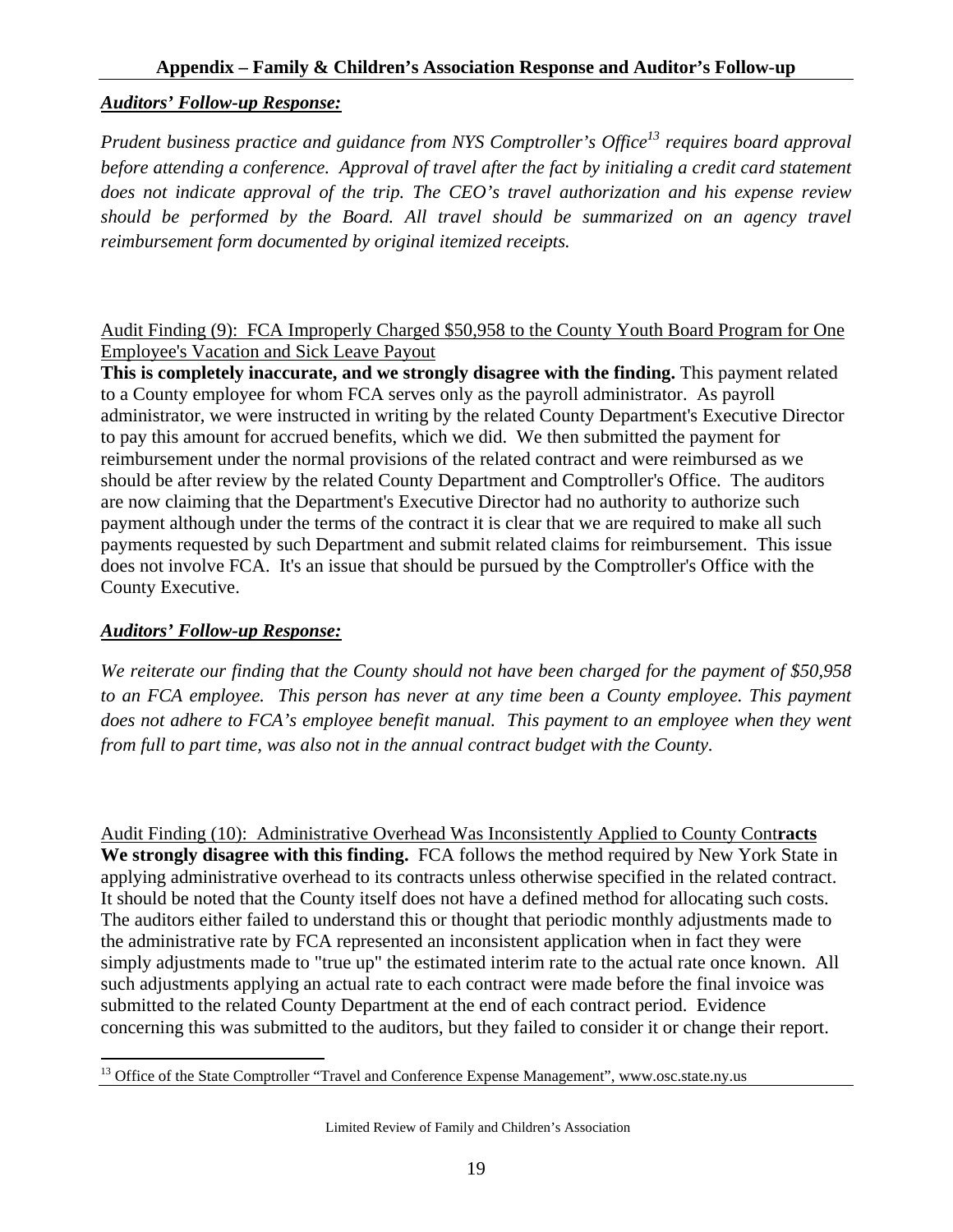# *Auditors' Follow-up Response:*

*We reiterate our recommendation that administrative overhead rates should be consistently applied, and that each County contract should specify in clear terms the correct methodology of calculating overhead.*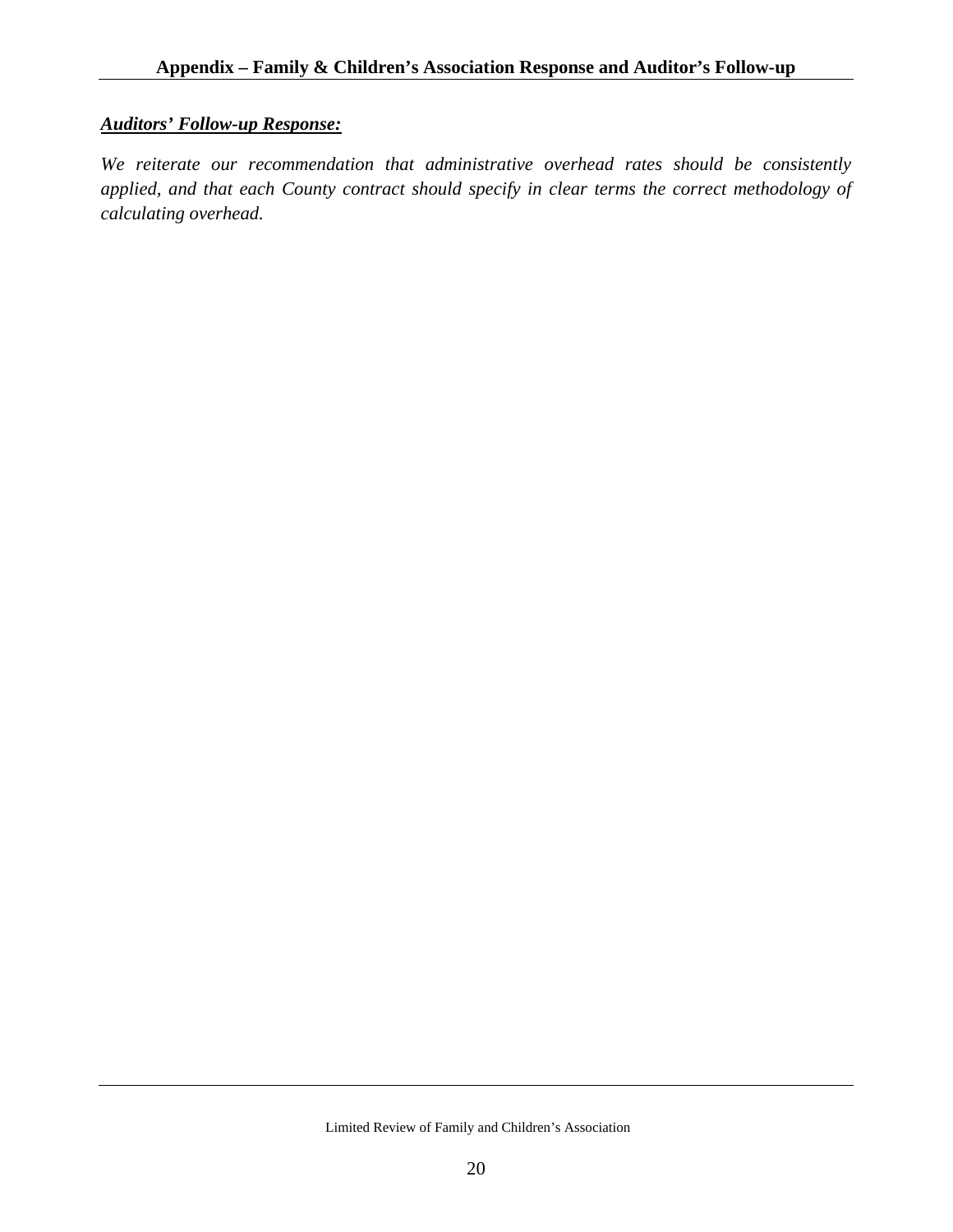# **FAMILY AND CHILDREN'S ASSOCIATION**

### **DETAILED RESPONSE TO THE FINDINGS OF THE LIMITED REVIEW CONDUCTED BY THE NASSAU COUNTY OFFICE OF THE COMPTROLLER DATED OCTOBER 22, 2012**

#### **Findings and Recommendations Audit Finding (1):**

**FCA Lacks Internal Controls over Purchasing including Excessive Use of Credit Cards** 

#### **Details of Family and Children's Association (FCA) Response:**

The Comptroller's Findings and Recommendations note that the purchases appear to be of a personal nature. In all cases, purchases were appropriate and are essential and allowable to conduct FCA programs. They are personal expenses for our clients, a distinction that the audit findings fail to recognize. FCA operates approximately 40 programs funded and regulated by Nassau County, New York State and the Federal Government. Of these programs we operate 6 shelters that house youth and adults. FCA is responsible for the health, safety and personal needs of these individuals. Many programs are responsible for maintaining the youth and adults in their home or shelter and for participation in activities that any other youth or adult would participate in their community. Many of these expenditures and activities are necessarily of a personal nature, but all are within the terms of the contract, are deemed customary and necessary and are approved in advance. Metro Cards are a budgeted and approved expense in the applicable programs contracted with Nassau County and enable older youth to travel independently. These Metro Cards are stored and safeguarded at the program site. Items such as IPods and gift cards are purchased for program participants upon completion of a planned goal or achievement. The plans are retained with the program participant's records. In addition these types of expenses may be made by the Agency's Resource Development Office in support of the Agency's fundraising events.

The Home Based Community Waiver Program, a hospital diversion program, serving 90 seriously emotionally disturbed children manages a "flex funds" budget totaling \$225,000 to be used for the development of the children and families. Use of these funds is monitored by the NYS Office of Mental Health via a statewide database system and the Nassau County Department of Mental Health. The records to support the use of these funds are retained in the client charts and directly support and comply with the youth's individualized treatment plan. Providing activities, such as bowling, are a common activity directed toward the development of the youth in this population as well as our runaway homeless youth and foster care children. Approval for attendance at these events is retained at the various program sites.

Between January and June 2012, the credit card charges associated with the HCBS Program make up approximately 25% of the total credit card purchases. Another 24% of the credit card charges are associated with 4 shelters FCA operates, one of which is a home for runaway and homeless youth. Therefore, 49% of the total purchases are associated with 4 Agency credit cards related to programs that require expenditures of a personal nature in accordance with the applicable contract.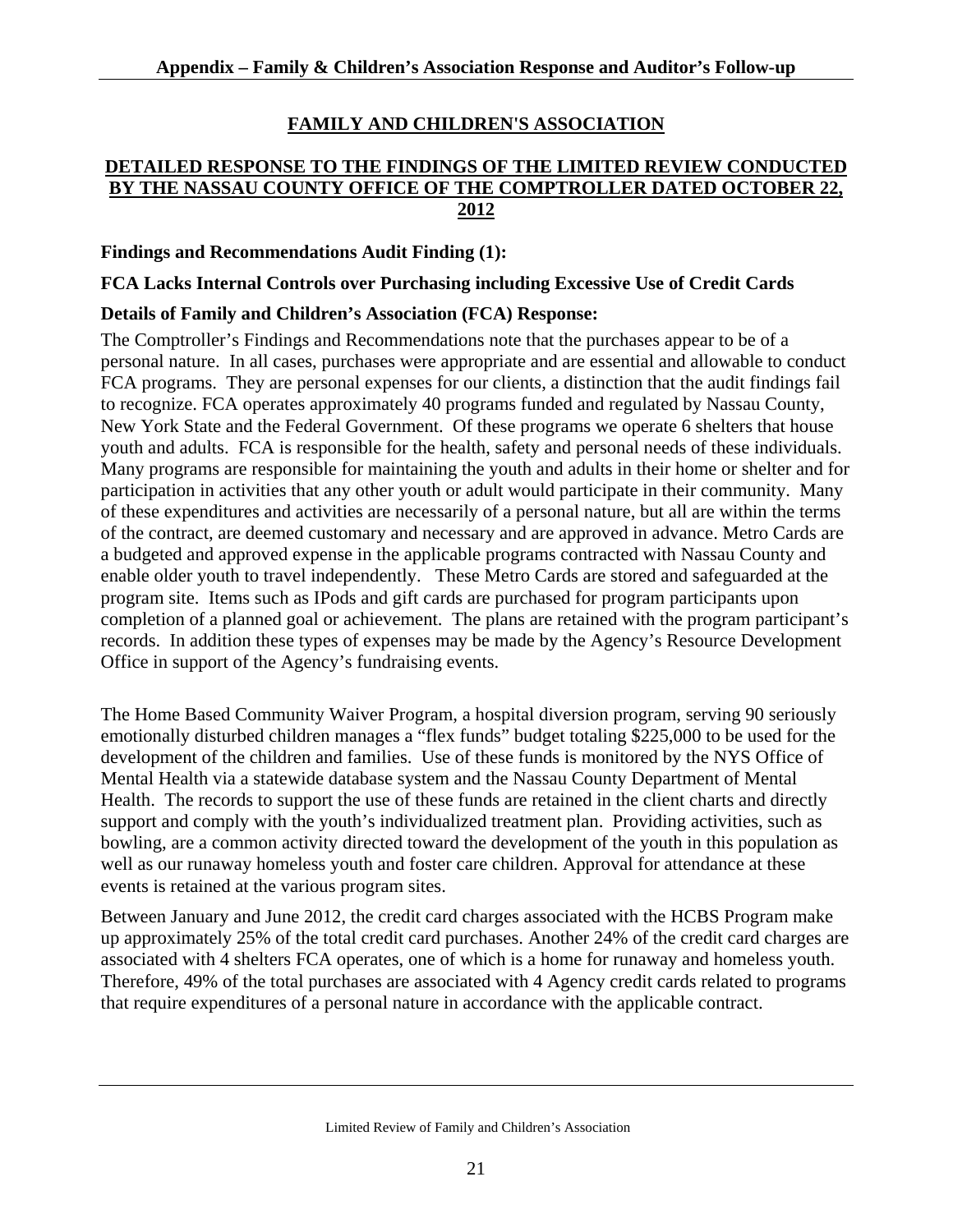Credit Card purchasing, excluding the insurance payments, represents 7% of the total other than personnel purchases incurred during the first six months of 2012; an insignificant percentage of total expenditures.

FCA strongly disagrees with the auditor's findings and has provided several examples of our internal controls and operational procedures related to the use of credit cards. These examples were available during the audit, but were either missed or disregarded in the auditor's findings. Examples of the controls remain available for review.

The corporate American Express and Mastercard accounts are used to expedite purchases to ensure that program directors and management are able to meet the operational requirements of the programs as they occur. The use of a credit card does not circumvent the Agency's purchasing procedures as further explained herein.

Corporate credit cards are only issued in the name of the program director or site supervisor (in their own name because banks will no longer issue corporate credit cards in the name of the business), Non-Supervising Employees do not have credit cards. Programs are required to and have written Credit Card Policies. In all cases the policies state that the use of the credit card and purchases must be authorized by the program director or site supervisor prior to purchase. The credit cards must be stored in a locked cabinet and can only be accessed by the program director or delegate, generally the administrative assistant. The program/expense approvals for the use of the credit card are retained with the program records. All purchases are documented with receipts along with an explanation of the purchase.

Upon receipt of the monthly credit card statement the program administrative assistants, an independent reviewer, and program directors verify the activity on their accounts and authorize payment. In the event that a credit card is used to purchase items for a program participant the policies and procedures dictated by the program's funding source are followed.

The program administrative assistant provides the supporting documentation and forwards the package to the contract management department for review and coding to the proper programs and departments. This package includes the receipts and explanation of each purchase along with the Credit Card Authorization Payment Form, which is signed by the program director. Payment is then issued by the accounts payable supervisor. The monthly statement along with all the supporting documentation is then reviewed by the CFO. During the period audited, the CEO also reviewed the documentation. These procedures described above demonstrate reasonable controls to ensure proper use of program funds.

Specific responses to each bulleted finding are as follows:

Credit card purchases are authorized and approved in advance of use of the card. This documentation is retained at the program site.

The report noted that in some instances the description of purchase was not adequate. FCA will continue to provide training to all program directors, team leaders, and administrative assistants to ensure that proper and complete documentation is provided with all credit card purchases. This process will ensure transparency with purchases and reduce the risk of unauthorized use of program funds.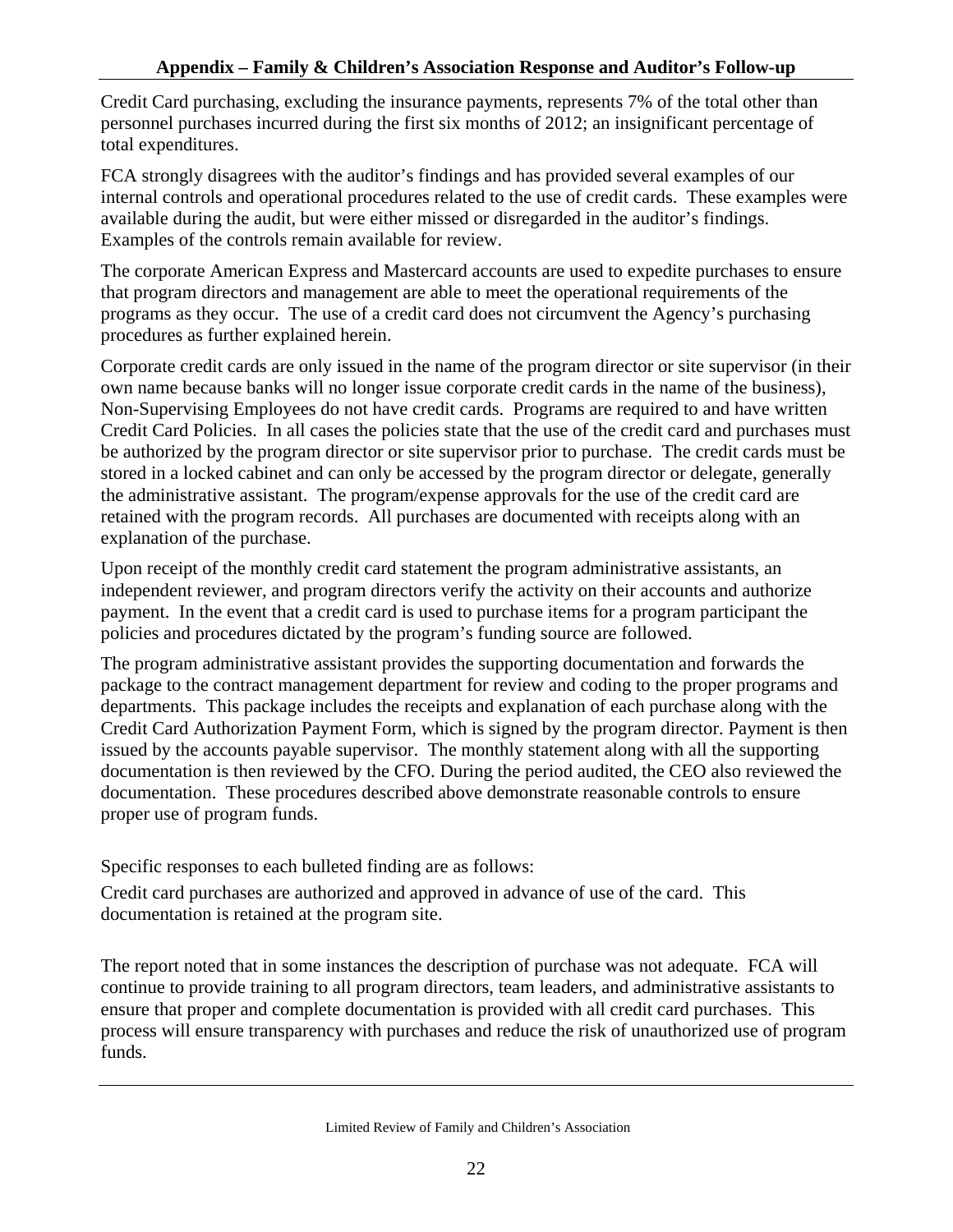The report incorrectly noted that there was no evidence of three quotes being obtained, a violation of FCA policy. The FCA policy is as follows:

- In the case of equipment, if the cost of a single item is \$100.00 \$499.99 (3) verbal bids are required. The bid amounts are noted on the requisition form.
- In the case of equipment, if the cost of a single item is \$500.00 or more you must obtain (3) written bids.
- In the case of general office and household supplies if the order exceeds \$500 program or department director approval is required.

These policies are stated on the FCA purchase requisition forms.

If a credit card purchase meets the above criteria bidding or approval is required as noted. In addition, a purchase order is provided.

The report noted that charges for insurance did not describe the type of coverage being purchased. The credit card is used to make the monthly payments to Philadelphia Insurance, the Agency's commercial and professional liability insurance. This insurance is marketed on an annual basis prior to the renewal date. The renewal invoice is approved by the CFO and forwarded to the accounts payable department for processing. Each monthly invoice details the coverage, is reviewed and approved by the CFO and forwarded to the accounts payable department for payment. The accounts payable supervisor or delegate executes the charge to the credit card. Purchasing procedures are followed and not circumvented. The American Express account is used as an alternative means of payment to ease cash flow requirements and to earn reward points that will be used to reduce future Agency expenses. Purchases such as an IPOD, would be purchased using reward points for prizes at our Annual Holiday Ball or Golf Outing. Items purchased with the credit cards may be in fact of a personal nature in accordance with programmatic goals. As explained herein, such purchases are permissible and appropriate.

Please see Audit Finding #8 for the explanation regarding the annual conference held at Disneyland attended by an FCA staff member on the request of the Nassau County District Attorney's Office.

The report noted that payments for meals lacked explanations of the business purpose of the meals and/or the names of guests. This is correct in some instances. The policy requires a full explanation. FCA management will continue to provide training to all program directors, team leaders, and administrative assistants to ensure that proper and complete documentation is provided with all credit card purchases. The accounts payable staff will be instructed to reject any receipts/payments packages without such explanation.

The report incorrectly noted that employees making the purchases review their own credit card statements. As explained herein and through examples provided to the auditors, the applicable credit card policies have been followed.

The \$250 payment to Hofstra University Development was paid as an entrance fee to participate in their annual suburban diversity event. FCA staff were, however, unable to attend the event. In the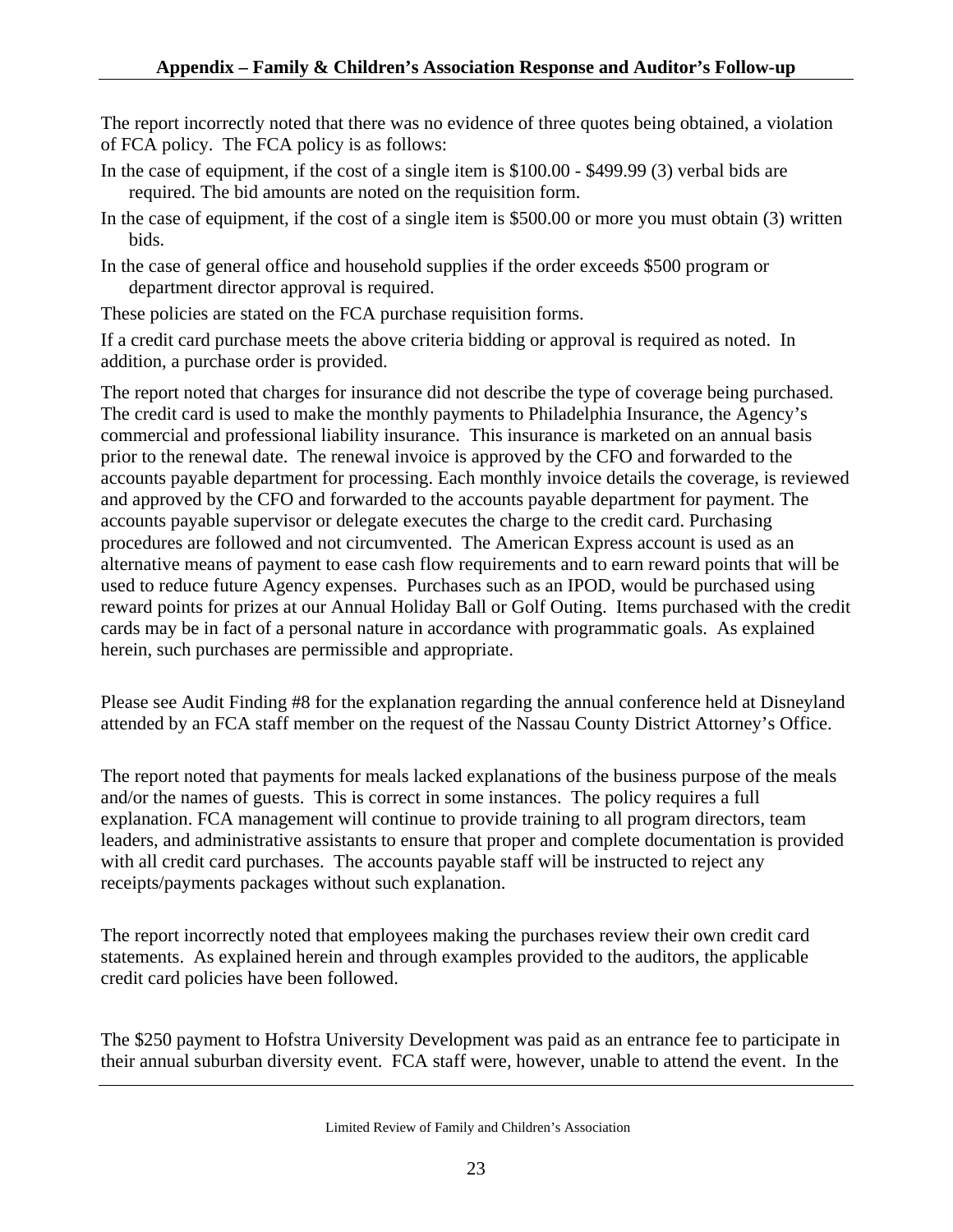future, FCA will request a refund rather than use the conference fee to support an event supporting the larger community.

The report incorrectly noted that credit card purchases lacked authorization and approval. Based on the above information and detailed in examples provided, FCA followed its procedures.

The report incorrectly noted there were charges without adequate descriptions. As noted above, each purchase is submitted for payment to FCA's fiscal office with a receipt and brief description. The Program records provide a more detailed reason for the purchase and are retained in the program/client files. Inadequate descriptions do not equate to improper charges. Moreover, prior to payment, FCA understood and was satisfied with the description.

The report incorrectly noted that charges for insurance did not describe the type of coverage being purchased. As noted above, the premium invoice clearly notes payment was for professional and commercial liability insurance. These charges were appropriate and necessary.

The report noted many items appeared to be of a personal nature. As noted above, this statement is true, but fails to recognize client expenses are essential to providing services. Documentation is retained at the program level detailing activities and purchases made for client activities and needs and rewards toward completion of treatment goals.

FCA maintains various documents that contradict this audit finding including:

- The PINS, HCBS, Preventive Services, and Senior Services Credit Card Policies and Procedures;
- Metro Card Policies;
- Gift Card Policy;
- The Annual Insurance Premium Invoice and Subsequent Invoices; and
- The FCA policy for accessing the American Express Rewards Point Program.

These documents were available to the audit team, but were either overlooked or disregarded. These documents remain available for review by the County in order to demonstrate that this finding should be withdrawn.

#### **Response to the Audit Recommendations:**

a) The requisitioning, approval, receiving, and payment functions related to purchasing should be documented and segregated. This will help ensure that purchases are approved, purchased at the lowest price, and received before payment is made. There needs to be independent verification that purchases made with credit cards are received by the program being charged.

We strongly disagree with this recommendation because, as noted above, FCA already has sound procurement procedures that document and segregate the purchasing process that include independent verification. Use of the credit cards is not excessive; in fact, it is essential for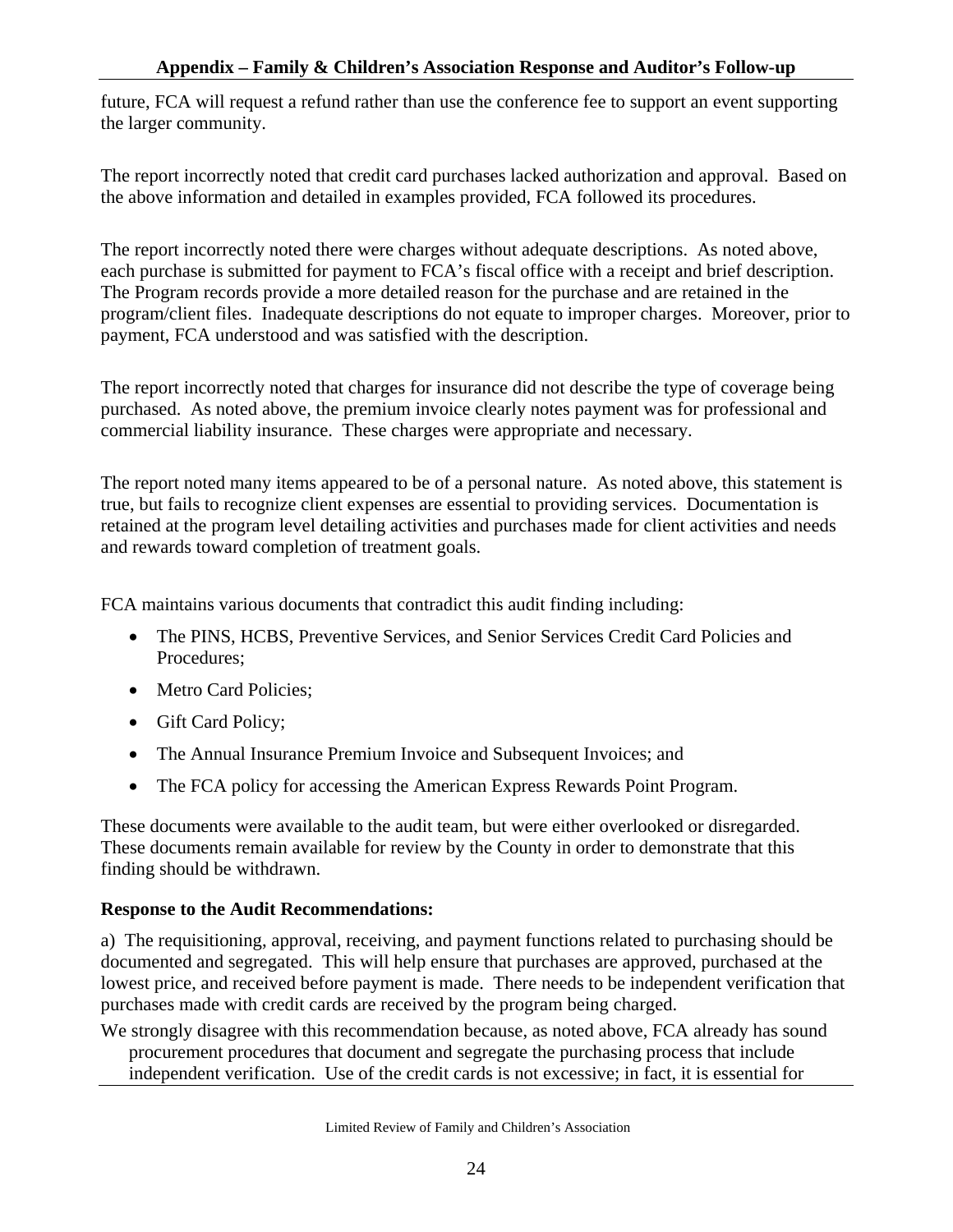expediting service to our clients. All credit card use complies with our procurement process. Examples of these policies remain available for review.

b) The Board of Directors should establish proper internal controls over the distribution of credit cards. These should include what type of purchase can be made, what documentation is needed and a review and approval process.

We disagree with this recommendation for the following reason: The Board of Trustees acknowledges that it has oversight responsibility for FCA. In fulfilling that responsibility the Board complies with all laws and regulations, seeks guidance from various resources and exercises prudent judgment. One of the resources the Board seeks guidance from is its "Board of Trustees Handbook," which not only contains the agency By-Laws but also contains guidance on 11 other subjects, including the "Responsibilities of Board Members."

This "Responsibility" section of the Handbook states that one of the major responsibilities of the Trustees is "to develop a system of organizational policies that enable the agency to function efficiently and effectively." The Board has always interpreted this responsibility to mean that it should set broad policies for management to implement in detail, but not become involved in the establishment of specific, detailed policies and procedures itself.

However, the Board also recognizes that it must be satisfied in general with the detailed policy setting performed by management and with the internal controls governing the operation of the agency in general. The Board, which consists of 26 experienced and highly qualified individuals, fulfills this responsibility in a variety of ways including regular conversations with management, through the work of its committees and by engaging outside advisers, particularly the agency's independent auditors. The Audit Committee of the Board regularly meets with the independent auditors, and a major topic of conversation during those meetings is the adequacy of internal controls. The Audit Committee believes that FCA's internal controls are adequate and effective.

Neither the Board nor the Audit Committee believe that they should be involved in defining, establishing or approving specific policies and procedures, such as those contained in several of the County Auditors' recommendations. To do so would not only go beyond the Board's "organizational policy" responsibility noted above, but also divert its attention away from other critical issues and result in micro-managing the organization. However, as also noted above, the Board and Audit Committee should be and generally are satisfied that the specific policies, procedures and internal controls established by management and related to the County Auditor recommendations (credit cards, travel and cell phone policies) are adequate. A select group of Trustees would be pleased to meet with the Comptroller, Deputy Comptrollers and/or Field Auditors to discuss their alternative view about this subject further.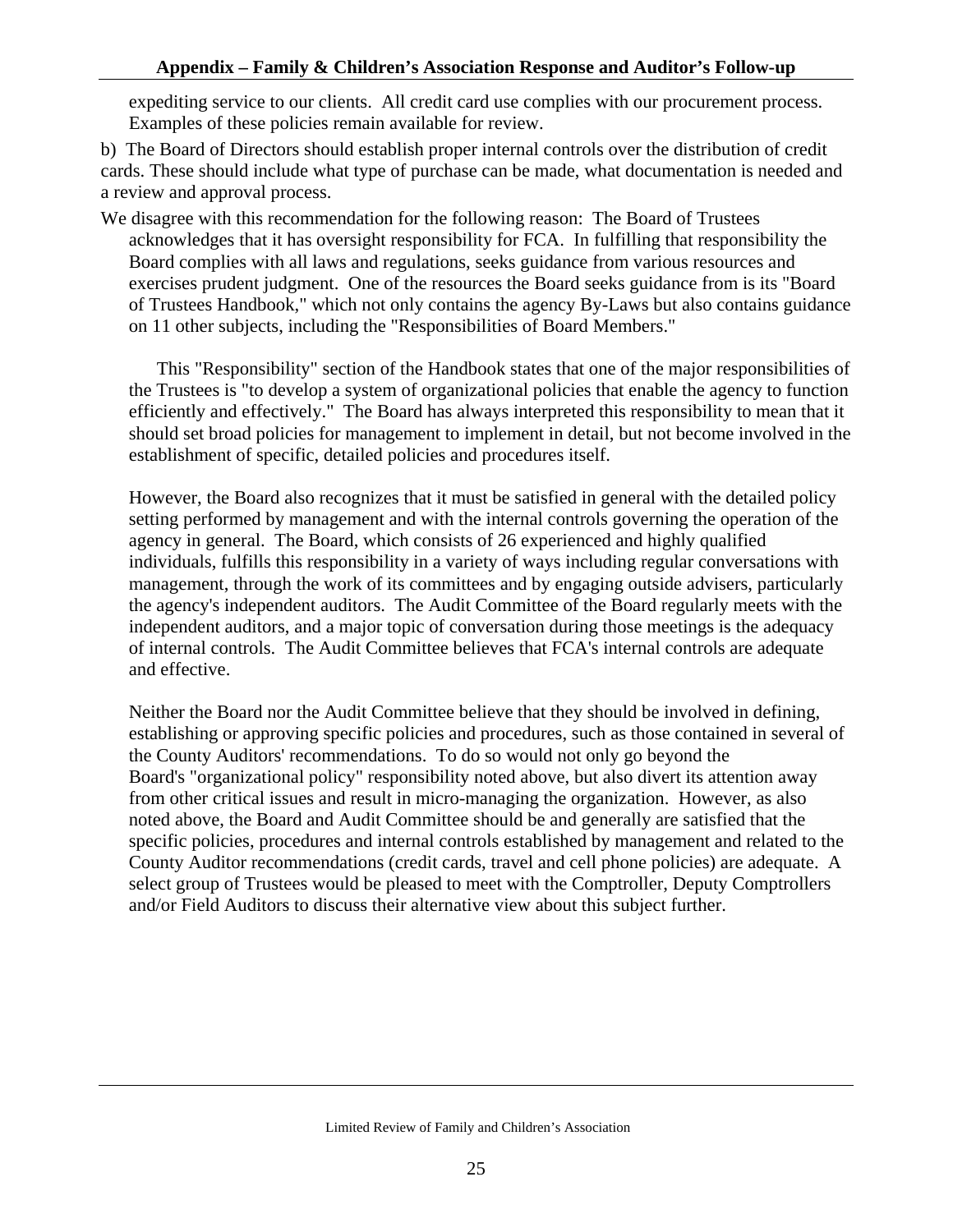# **Audit Finding (2):**

# **FCA Charged the County for Hours Not Worked by Its Employees**

### **Details of Family and Children's Association (FCA) Response:**

To ensure the safety of clients and staff, FCA management on occasion will declare snow emergencies and close operations for all programs other than the residences and shelters. FCA is complying with the benefit policies clearly stated in the Employee Manual (See, page 8). FCA is not required to conform its benefit policies to those practiced by Nassau County; nor is this requirement stated in the various fully executed contracts between Nassau County and FCA.

This inclement weather policy has not deterred FCA from fulfilling its roles and responsibilities to the Nassau County residents it is contracted to serve. Program audits by the various NCDHHS departments consistently note the high quality of services FCA provides to the Nassau County residents. Thus, FCA complied with and fulfilled its contract obligations.

#### **Response to Audit Recommendations:**

FCA should not charge Nassau County departments for hours not actually worked by FCA employees due to FCA snow closings or early releases and should return \$148,837 to Nassau County.

• FCA strongly disagrees with this finding and recommendation based on the inclement weather policy stated in the FCA Employee Handbook. FCA followed its policy, complied with its contractual obligations and should not be liable to Nassau County for the return of any funds based on having fulfilled its contract obligations. FCA requests an opportunity to review the data used to calculate the refund amount noted above.

#### **Audit Finding (3):**

# **FCA Violated Its Time and Leave Policies Regarding Vacation Carryovers**

#### **Details of Family and Children's Association (FCA) Response:**

As stated in the Employee Handbook and in the audit report, employees can carry over in excess of 10 days vacation time from the prior year into the current year with supervisor approval. Upon termination, an employee will be paid for the approved 10 day carryover and vacation days earned in the current calendar year. Of the employees noted above with 41 and 34 vacation days, said employees would not be paid for carry over days in excess of the 10 allowable days. The controls discussed herein ensure this occurs in practice.

Prior to issuing an employee's final paycheck, the Human Resource Department completes the Separation Information Form that specifies the total number of vacation days to be paid. The payroll administrator reconciles the directives noted on the Separation Information Form to the employee's final timesheet to ensure that the employee is eligible to receive the final payment. The Separation Information Form clearly restricts vacation pay to a maximum of 10 carryover days. The employees are never paid for more than ten (10) days regardless of what their timesheet says. Management does have the authority to adjust this final payment in the event of special circumstances.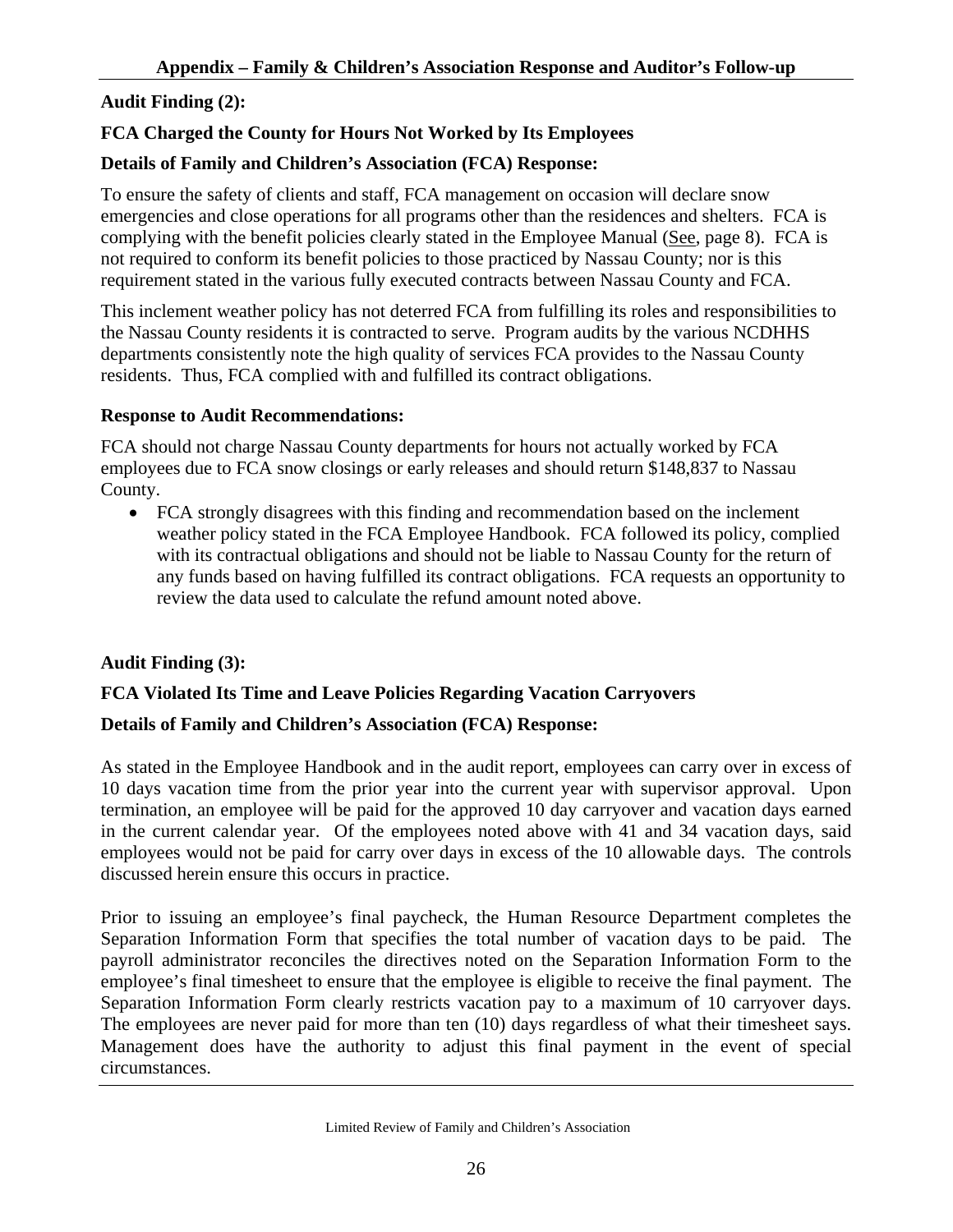FCA pays employees on a bi-weekly basis with a one week delay. The first timesheet of the new year sometimes includes the last week or days of the previous calendar year. Since employees can use personal time up to 12/31, a personal day that appears on the first timesheet of the new year may be from the last week of the prior year. The personal day may have accrued in the prior year, but was paid in the new year. Therefore such action is within policy. The timesheet automatically deletes any personal days left in the bank after first of the year however it does so in the first pay period with no days in the previous calendar year.

In addition to the above, on occasion, regulated staffing requirements may prevent an employee from using a planned personal day. In this case, with the approval of the employee's supervisor and the Director of Human Resources an exception may be made to extend use of a day. In this case, the IT Director or payroll administrator will adjust the timesheet. These are the only two FCA employees that can adjust an employee's timesheet.

#### **Response to the Audit Recommendation:**

FCA should consistently adhere to the agency's handbook on vacation carry over.

• FCA maintains adequate controls and procedures to ensure adherence to policy and thus strongly disagrees with the findings and recommendation for the reasons stated above.

#### **Audit Finding (4):**

#### **Leave Used was not reported on the Payroll Rosters**

#### **Details of Family and Children's Association (FCA) Response:**

We disagree with the audit findings for the following reasons:

For FCA employee's (working on FCA owned or leased premises and supervised by FCA management), we acknowledge that the payroll register was not accurate with respect to reconciling accrued benefit time with the timesheet for the entire period under audit. While the official record of accrued benefit time is the timesheet in July 2010 FCA implemented a process that reconciles the accrued benefit time noted in the payroll records with the timesheet in preparation for the official timekeeping to transfer to the payroll records. The official timekeeping record is the document used for all payments and claims. The official record detailing employee accrued benefit time continues to be the timesheet. This process is currently under review for improvement to integrate all aspects of payroll and benefit time as described herein.

Key FCA managers are reviewing various payroll service and timekeeping systems that will fully integrate timekeeping, payroll and track employee's locations throughout the workday, thereby making the reconciliation control procedure unnecessary in the future. This process was underway before the release of this audit report and should conclude by the last quarter of 2012.

For the 34 Nassau County staff whose timesheets were reviewed and paid via the FCA payroll system under administrative contracts, but who are located on owned or leased Nassau Country Government properties and supervised by Nassau County Commissioners, Directors and other delegated managers, the records recording accrued benefit time for them are maintained on site with these Commissioners, Directors and delegated managers since they are not FCA employees. The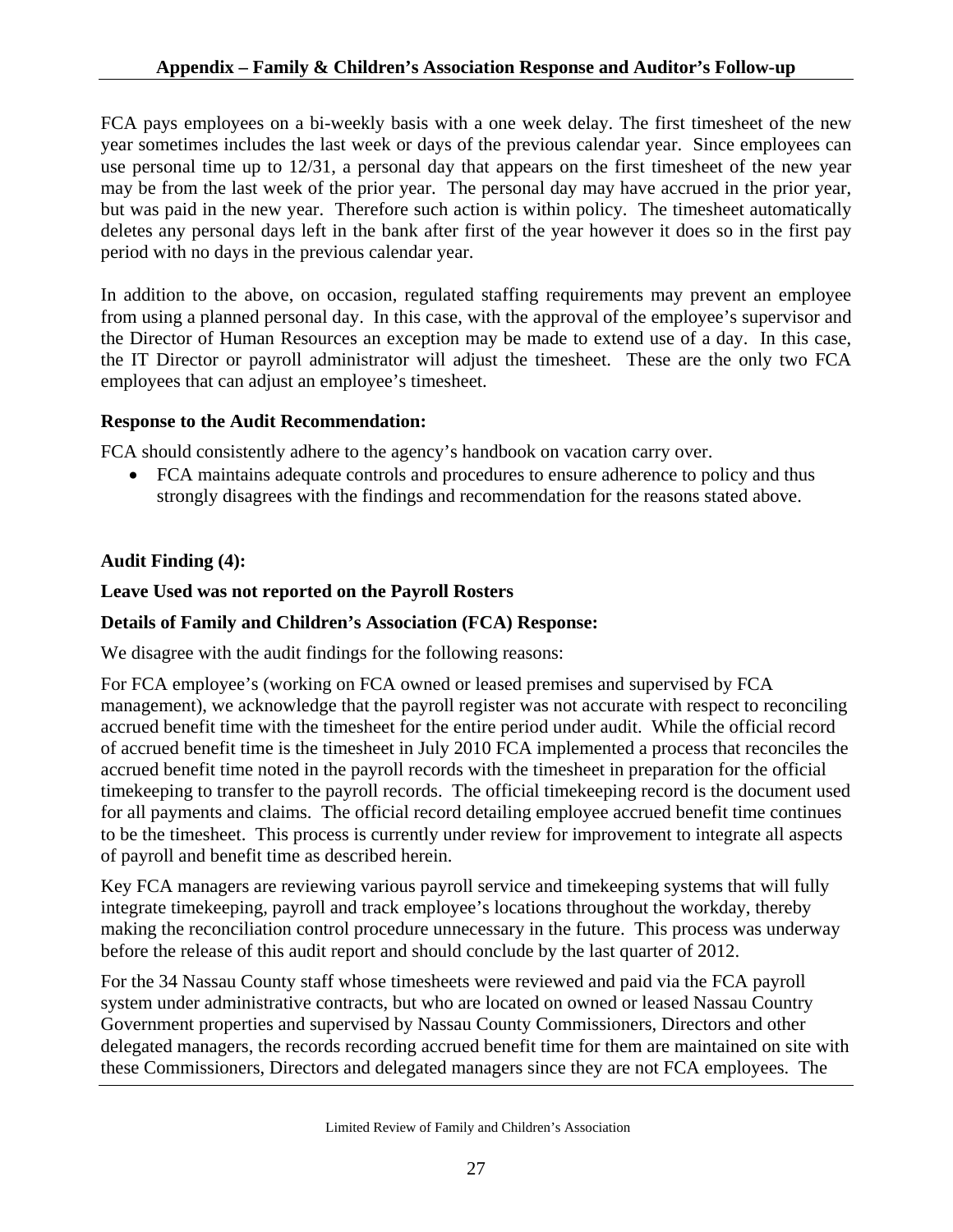full time Nassau County staffs are exempt employees and paid 70 hours bi-weekly. FCA does receive notification of the total hours worked by part-time Nassau County staff each payroll period. FCA issues paychecks based on the directives of the Nassau County Commissioners, Directors and other delegated managers responsible for supervising these staff.

As noted in Appendix A and the Contract Summary Page of each fiscal service contract between FCA and Nassau County, FCA's only role is to provide fiscal services such as issuing paychecks and managing fringe benefits such as health insurance, short term disability etc. Record keeping issues related to these 34 staff or any other Nassau County staff should be directed to the respective Departments, their Commissioners, Directors and delegated managers. FCA follows the directives by Nassau County delegates as its role is administrative only.

# **Response to the Audit Recommendation:**

FCA should consistently adhere to the agency's handbook on vacation carry over.

• FCA strongly disagrees with the findings and recommendation for the reasons stated above.

# **Audit Finding (5):**

# **Audit Testing Found Poor Timekeeping Controls**

# **Details of Family and Children's Association (FCA) Response:**

We disagree with these findings for the following reasons:

The PINS Diversion Program operates from 8 a.m. to 10 p.m. Staff schedules are structured to accommodate the needs of the families and the Nassau County Court system. Sign-in and Sign-out times are irregular based on this need to accommodate the families and other Nassau County Departments. The PINS Diversion staff are required to check in with the administrative assistant upon their arrival and departure from the office. A sign-in and sign-out log book is used to monitor their departure and return to the office when conducting field visits. In addition staff are required to use Microsoft Outlook to calendar their schedules. Supervisors have access to these calendars and regularly monitor their staff's schedules.

The finding incorrectly states that the 2009 timesheets were not available. Timesheets are retained for the required 6 years and are stored with the fiscal/payroll records. All timesheets requested were available. The 2009 sign-in/sign-out log book was not available, but it is not the primary time record. This log book was inadvertently discarded during the program's relocation. FCA is confident the controls were operative and effective during 2009.

The PINS diversion employee noted, initials NC, is an exempt employee who worked in excess of 70 hours during the 2 week period. While she worked on Saturday and Sunday she was paid only for the 70 hour bi-weekly period, therefore the contract(s) was not charged in excess of 70 hours biweekly.

Senior Division Staff are required to sign-in and sign-out of the office each day. These records are retained for six years.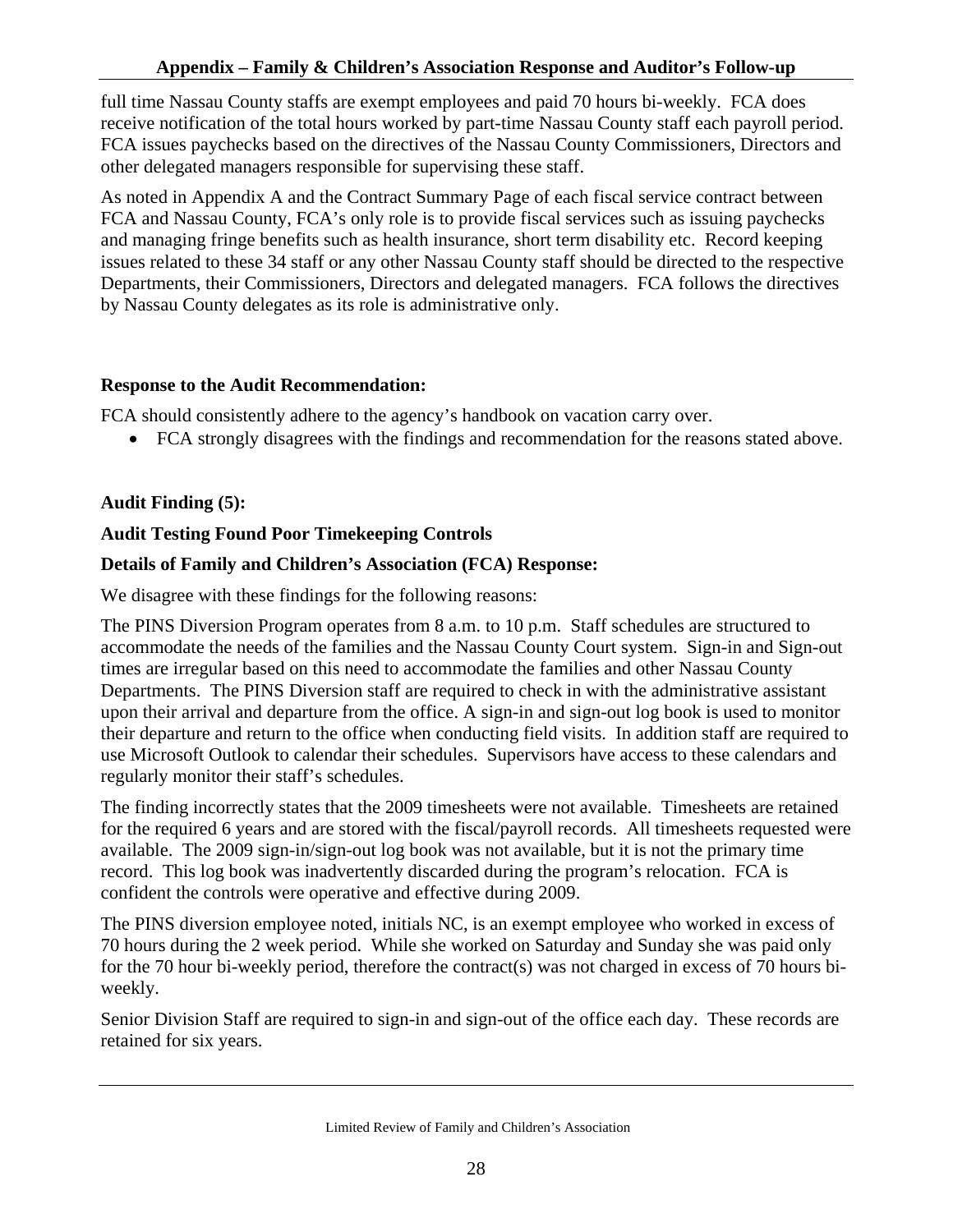The Substance Abuse Program staff document their arrival and departure at the site; also an electronic scheduling database is used to record the staff schedules recording their start and end times along with their activity throughout the day.

In addition to FCA's timekeeping systems field workers in the PINS Diversion, Prevention and Senior Services are required to document their time spent in the field with client signatures verifying the visit occurred.

In accordance with New York State Labor Law 162, FCA employees are offered an unpaid lunch break of 30 minutes any day they work over 6 hours as required by law. Employees are encouraged and instructed to do so and if they fail to do so it is at their own discretion.

#### **Response to the Audit Recommendations:**

a) FCA should ensure that all timekeeping documentation is kept for audit purposes as required by federal and state law.

• FCA in fact retains all timekeeping documentation for audit purposes as required by federal and state law. 14

b) FCA should require that employees call in to supervisors as a compensating control to verify the accuracy of timesheets submitted by employees.

• FCA disagrees with this recommendation for the following reasons: First, as noted above, the audit findings are inaccurate. Secondly adequate controls to track employees in these programs either already exist or to do so would not be financially feasible. Thirdly, FCA is in the process of identifying a better system to track employees. Further, key FCA managers are reviewing various payroll service and timekeeping systems that will fully integrate timekeeping, payroll and track employee's locations throughout the workday. This process, as already noted, should conclude by the last quarter of 2012. FCA will evaluate the cost benefit of implementing a new timekeeping system.

c) All timesheets completed by FCA employees working in County departments should be forwarded to FCA. This is necessary to ensure that all leave time is properly approved, monitored, and that time taken is deducted from the payroll register. Also, FCA must document employees' time-off for lunch to ensure compliance with labor laws.

• We disagree with this recommendation because it does not conform to the contract terms. However, if NCDHHS, the Comptroller's Office, and the County Executive's office wish to change the policies and procedures related to the management of these Nassau County employees in the future, they should include such language in future contracts and provide for payment of the increased administrative costs. FCA has complied with the contract.

d) FCA should ensure that all timekeeping practices are in accordance with the County contract that requires adherence to GAAP and all applicable laws (New York Labor Law, Fair Labor Standards Act requiring employer's document hours worked each day and total hours worked each work week).

• We disagree with this recommendation. FCA does comply with all applicable laws such as the New York Labor Law, Fair Labor Standards Act requiring that employer's document

 $\overline{a}$ <sup>14</sup> Fair Labor Standards Act, 29CFR Part 516; New York Labor Law§195: "Notice and Record-Keeping Requirements".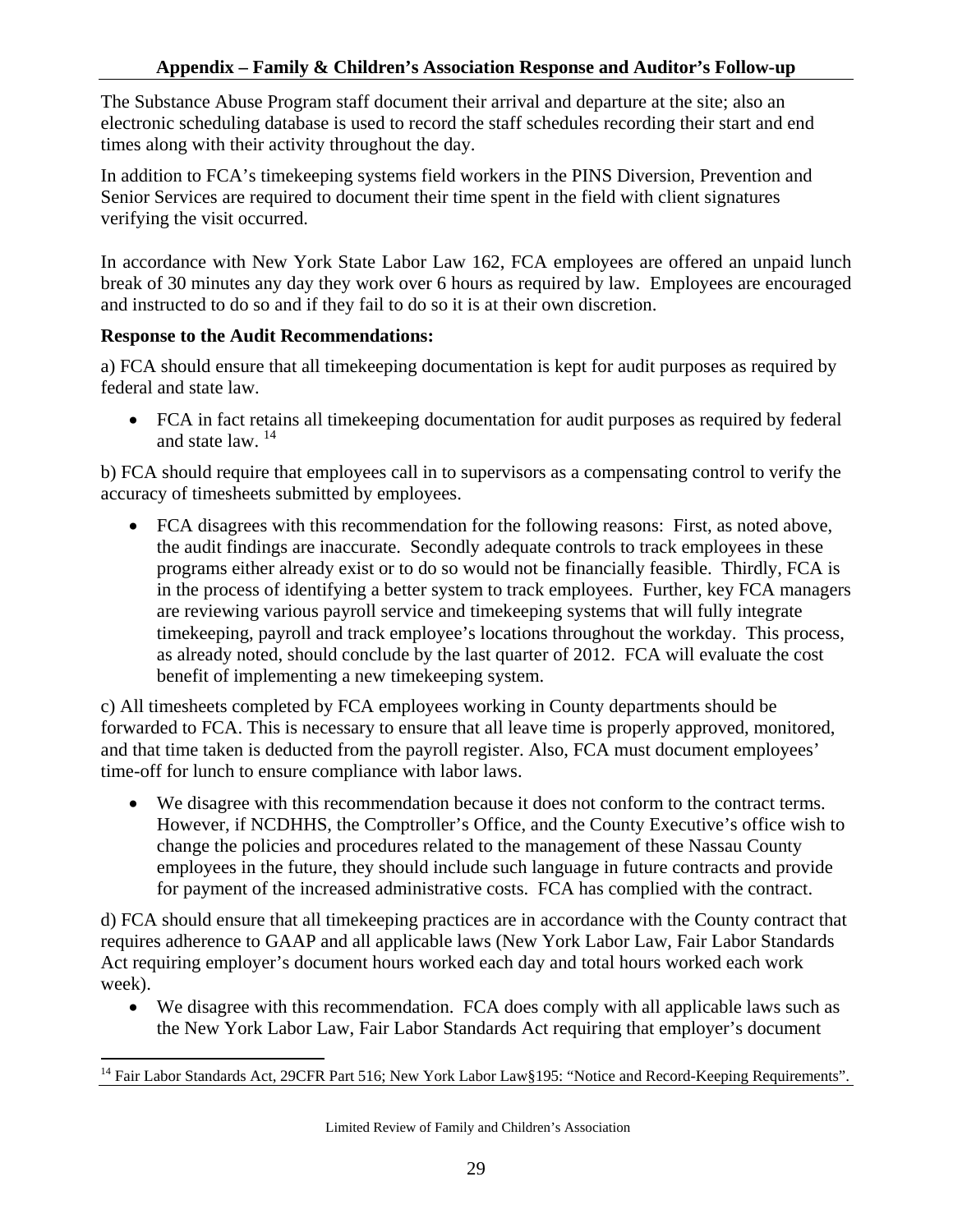hours worked each day and total hours worked each workweek. FCA timesheets do document all the key elements required, and as noted above, the timesheet is the official source for this documentation at FCA. In addition, it should be noted, that GAAP does not address timekeeping practices.

# **Audit Finding (6):**

### **Employee Mileage Claims were not Properly Documented**

#### **Details of Family and Children's Association (FCA) Response:**

We disagree with the findings for the following reasons:

FCA had a promulgated travel policy at the time of the Comptroller's audit. This policy includes the requirement for supervisory review and approval which is noted and required on the mileage reimbursement form. Employees are required to deduct their normal commuting mileage as required by the IRS regulations. Although during the Comptroller's field work and subsequent agency internal audit it was discovered there was a limited number of exceptions, there was substantial compliance with the policy. Employees were and continue to be educated that commutation mileage is not an allowable claim for reimbursement, and, as noted two paragraphs hereafter, during 2011 we began conducting random audits of the mileage claims to ensure adherence with this policy.

The mileage claims do not include the house or apartment number in order to protect the identity and the specific location of our clients. However, the mileage claims include the client initials or case number, the street name and town. The house or apartment number is omitted in compliance with HIPAA policies. FCA's HIPAA consultant has confirmed that this omission is in fact required by HIPAA policies and adheres to the spirit of the regulations.

In addition to reviewing the monthly employee mileage reimbursement requests, a FCA fiscal staff member conducts a random sample audit of all mileage claims to ensure that commuting travel is not included with reimbursement requests. This random sample audit also includes cross reference to the employees' timesheets to be sure that the employee worked on the date of the mileage claim.

FCA used the Nassau County Mileage Chart issued by Nassau County to calculate employee travel. As recently as November 2008, FCA received memos from the County departments that this was an acceptable means to calculate mileage. The CFO obtained the Employee Mileage Allowance Certificate on the Nassau County website and noted that this Mileage Chart is acceptable under certain conditions. During the Comptroller's audit field work FCA was advised that this chart is no longer in use. Of course, since FCA had no notification previously, we were appreciatively using the chart at the time of the audit. We are not responsible to change our practice without notification.

Once notified during the audit that the chart was no longer applicable FCA reviewed and revised the Travel Reimbursement Policy to include either odometer readings and/or use of a mapping service to calculate and document mileage. These practices have been in use since 02/06/2012.

For out of town travel, FCA does require that employees obtain prior approval for business travel and that the request includes registration documentation for conferences. This type of travel will not be reimbursed by the NC County Departments without this documentation.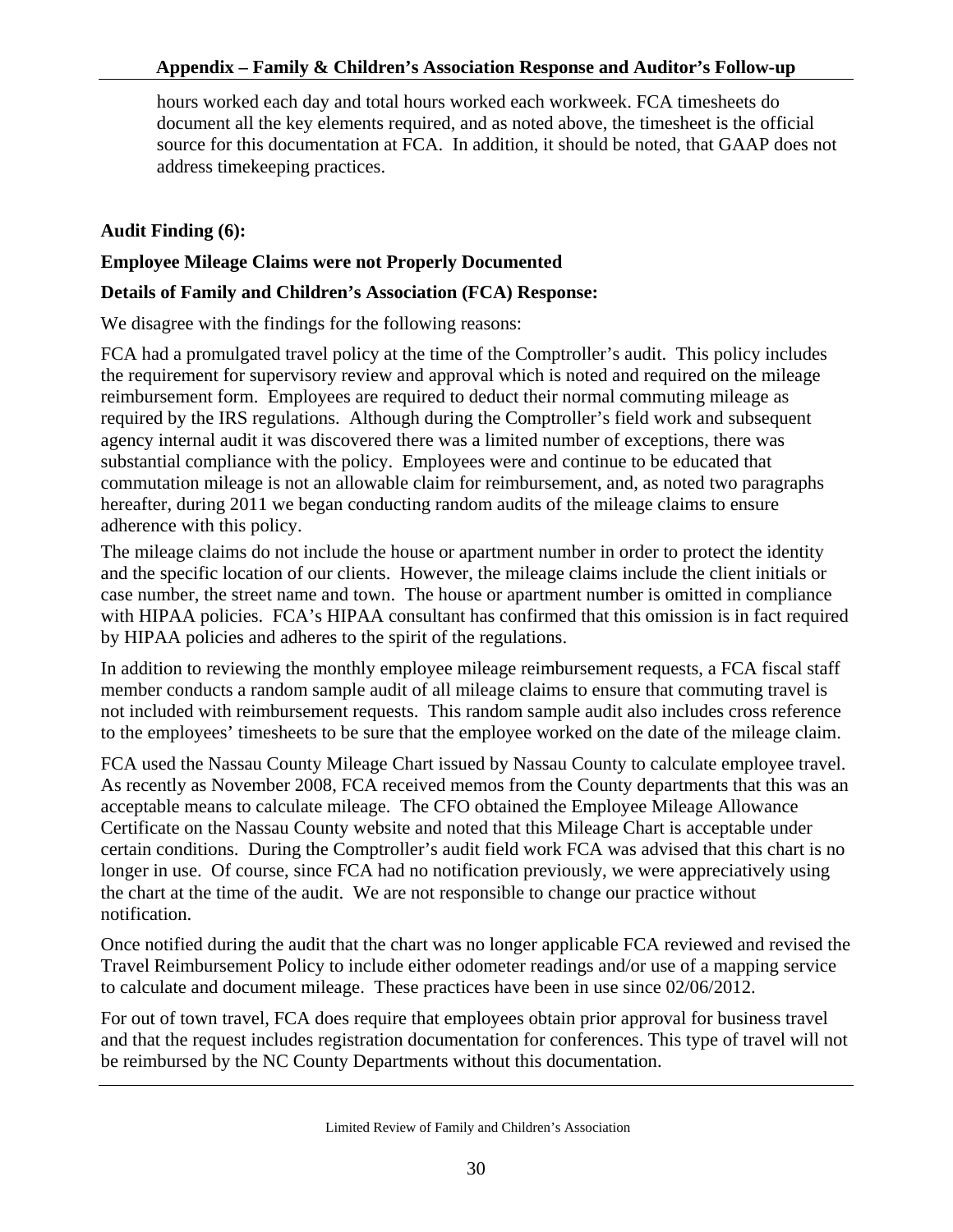#### **Appendix – Family & Children's Association Response and Auditor's Follow-up**

In the instance noted in Audit Finding (6) concerning the Program Director's attendance at a quarterly Empire State Coalition of Youth and Family Services conference, we did provide all receipts including the hotel bill. FCA acknowledges that the conference information was not included in the documentation. We were however able to provide the invitation and schedule received at the conference. FCA staff have been instructed that this conference detail must be included with all travel reimbursement requests, even as in this case a regularly scheduled quarterly meeting.

# **Response to the Audit Recommendations:**

The Board should:

a) Promulgate a travel policy that all employees must follow in order to be reimbursed for travel expenses.

Please see Board of Trustee statement noted in Finding #1.

b) Select an electronic mapping service to be used to calculate the mileage claimed.

We agree, and FCA implemented this system of mapping mileage in February 2012.

c) Require supervisory review of all mileage claim forms for accuracy and completeness, including full street addresses.

We disagree because, as noted above, FCA does a supervisory review of all mileage claim forms, and the reviewing supervisor's signature is noted on the claim form. FCA may not include the house or apartment number in compliance with HIPAA regulations.

d) Require that employees deduct their normal commuting mileage as required by IRS regulations.

We agree and, in fact, FCA policy requires the deduction of the employee's normal commuting mileage in accordance with IRS regulations. During 2011 FCA implemented an internal auditing process to detect errors made in the normal processing of mileage claims form.

e) Ensure that approval and the business purpose for all travel is documented, including registration documentation for conferences.

We agree and FCA does, in fact, require approval and documentation for travel and conference attendance. FCA will more closely review the supporting documentation for travel and conference attendance to ensure all documentation is provided. A random sample audit of travel claims will be implemented to avoid omissions.

# **Audit Finding (7):**

# **FCA is not in Compliance with its Cell Phone Directive**

#### **Details of Family and Children's Association (FCA) Response:**

We partially agree with the audit findings.

At the time of the Comptroller's audit, FCA did have a cell phone reimbursement policy promulgated on 10/09/02. However, the audit findings note that FCA paid in excess of the stated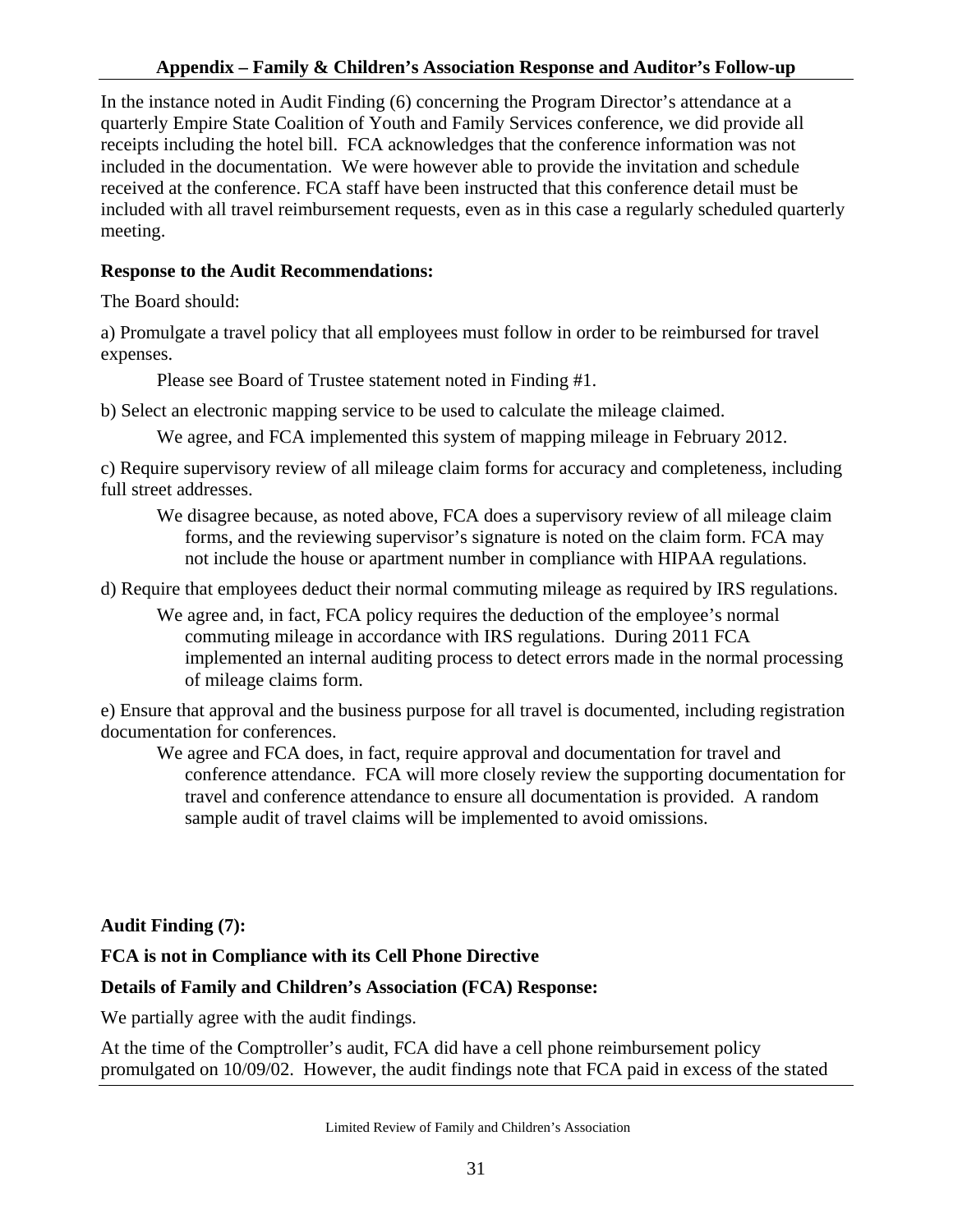### **Appendix – Family & Children's Association Response and Auditor's Follow-up**

policy to three employees. FCA did in fact pay in excess of the policy as these program directors are responsible for the runaway and homeless youth shelters and the Persons In Need of Supervision (PINS), programs that operate twenty four hours seven days per week. Consequently, there was a compelling need to exceed the cell phone usage limit, but the policy regarding this was not formally amended during the period of the audit. The cell phone policy was amended June 20, 2011 to include this possible exception.

#### **Response to the Audit Recommendation:**

The FCA Board should promulgate a cell phone policy.

 We disagree with this recommendation because FCA had a cell phone policy at the time of the audit; the policy was infrequently overridden for the compelling reasons noted above. The policy has since been amended to include management discretion for full payment based on the FCA program's hours of operation or other programmatic requirements. Regarding the Board's role in this policy, see the response to Audit Finding (1) regarding the Board's role in policy setting at FCA.

# **Audit Finding (8):**

# **FCA did not Provide Adequate Support for a Trip to Disneyland**

# **Details of Family and Children's Association (FCA) Response:**

We disagree with this finding for the following reasons:

The Chief Operating Officer of FCA attended the annual conference for the Center for Problem Oriented Policing on the request of the Nassau County District Attorney's Office. The COO attended and participated in this conference as part of the team that presented on the District Attorney's efforts in the Village of Hempstead. This highlighted the collaboration of Family and Children's Association, the Hempstead Police Department and the Mayor's office on the Terrace Avenue Project; an effort designed to eliminate the open air drug market in the Village of Hempstead.

The supporting documentation was provided during the audit. This conference occurred over a three day period. The per diem meal rate is \$75 per day. The COO expensed \$250.87 for meals over this three day period. The meal charge is \$25.87 in excess of the three day per diem allowance. In the future FCA will ensure compliance with the Agency's per diem meal policy.

At the time the CEO was the direct supervisor of the COO and as such the Board of Trustees would not participate in this approval process. Regarding the Board of Trustees role in such an approval process, see the response to Audit Finding (1). The CEO approval was obtained, and at that time was all that was required. However, since that time, the positions of the CEO and COO have been consolidated, and the Chairperson of the Board of Trustees regularly reviews the expenses incurred by the CEO.

FCA can provide copies of the following:

• The supporting documentation for attendance at the  $20<sup>th</sup>$  Annual Problem Oriented Policing Conference and meal reimbursement.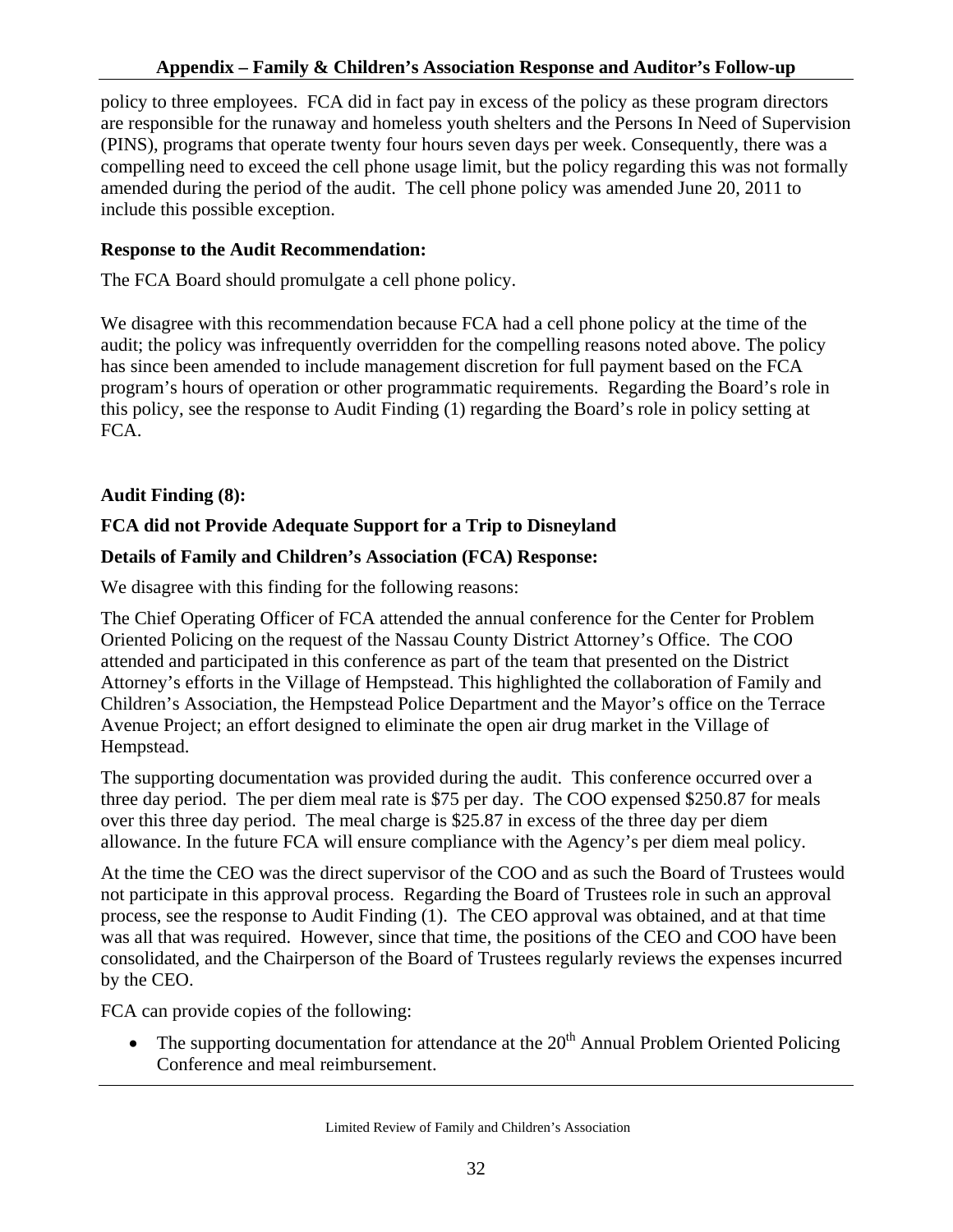• A copy of the CEO's approval noted on the American Express invoice on 12/17/09.

# **Response to the Audit Recommendation:**

All travel should be Board approved before the travel occurs, and adequately supported with expense reports and original receipts supporting all expenses claimed. Documentation should include the reason for attending conferences and written approval by supervisors.

• We disagree with this recommendation because, as noted herein, FCA's travel policy does require prior approval of travel and the submission of supporting documentation. Per FCA's policy the staff member responsible for approval is the staff member's program director, team leader or direct supervisor, as applicable. The CEO's travel expenses are now being approved by the Chairperson of the Board of Trustees. Also, see the response to Audit Finding (1) regarding the Board's role in the detailed policy setting.

# **Audit Finding (9):**

# **FCA Improperly Charged \$50,958 to the County Youth Board Program for One Employee's Vacation and Sick Leave Payout**

#### **Details of Family and Children's Association (FCA) Response:**

FCA strongly disagrees with and objects to the audit findings for the following reasons:

Nassau County employees paid via the FCA payroll system, but located on owned or leased Nassau Country Government properties and supervised by Nassau County Commissioners, Directors and other delegated managers, are employees of Nassau County. The records recording accrued benefit time are maintained on site with these Commissioners, Directors and delegated managers. The full time Nassau County staffs are exempt employees and paid 70 hours bi-weekly. Under the related contract terms, FCA only receives notification of the total hours worked by part-time Nassau County staff each payroll period and pays them accordingly with full reliance on the County for the accuracy of the hours.

The Nassau Country employees referred to in this finding have been paid through a fiscal management contract dating back to the 1970's. FCA was formed, in 1998, as the result of a merger between Children's House, Long Island Counseling Center and Family Service Association. These fiscal service contracts were originally agreements between Nassau County and Family Service Association. There is a long history and precedents well established on the payout of benefit time for this group of Nassau County employees. The Comptroller's Office should review these precedents with the Commissioners, Directors and delegated managers of the various NCDHHS departments.

As noted in Appendix A and the Contract Summary Page of each fiscal service contract between FCA and Nassau County, FCA's only role is to provide fiscal services such as issuing paychecks and managing fringe benefits such as health insurance, short term disability etc. FCA issues paychecks according to the directives received by the NCDHHS Commissioners, Directors, and other delegated managers. FCA cannot be held responsible for following the directives of Nassau County officials.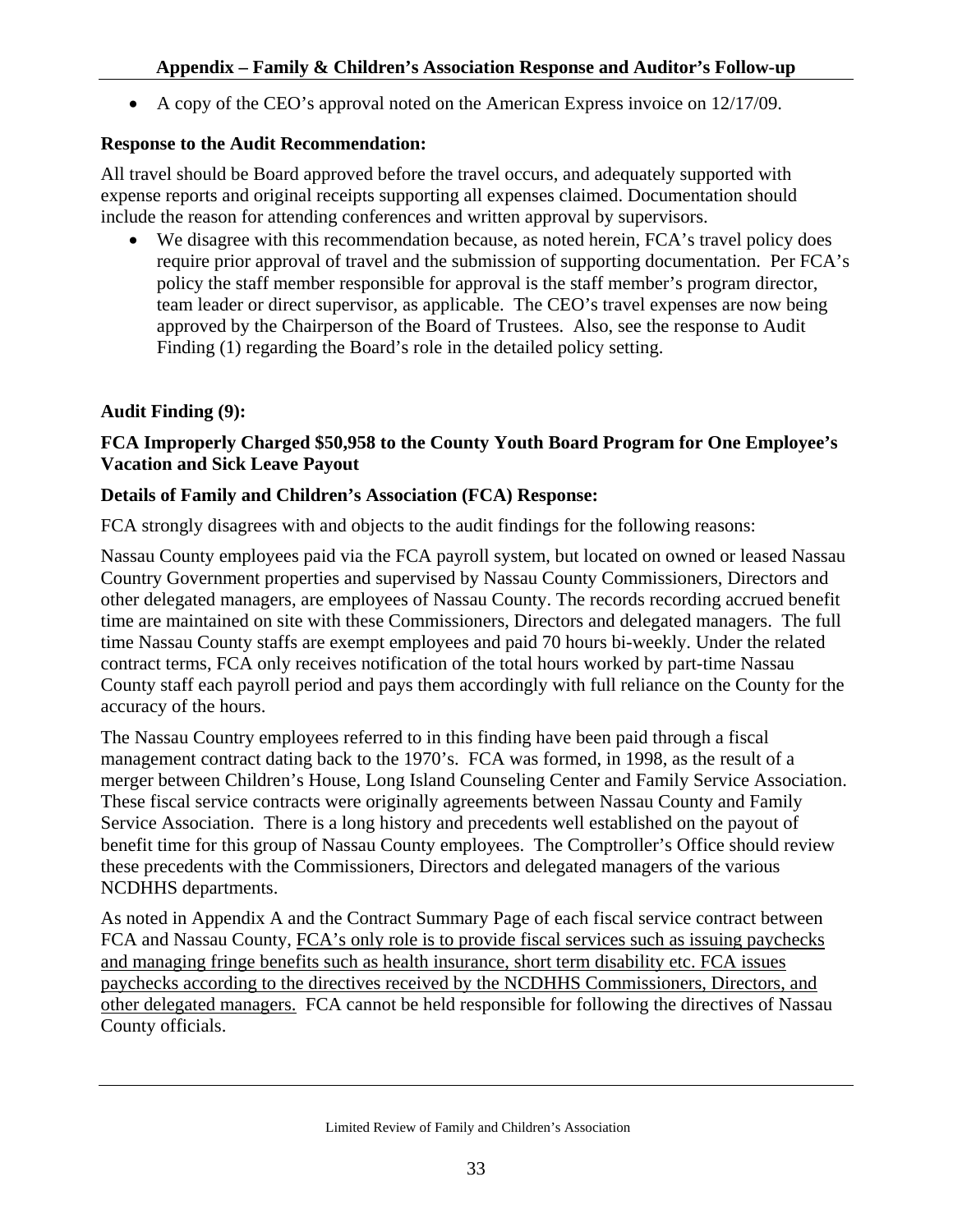Record keeping issues related to these staff or any other Nassau County staff should be directed to the respective Departments, their Commissioners, and Directors and delegated managers.

The benefits that these groups of Nassau County employees receive are not based on FCA's Employee Handbook but rather employee benefit guidelines established by each NCDHHS department since they are not FCA employees. These benefits far exceed those earned by FCA employees. The individual NCDHHS departments provided the Comptroller's Office with these policies.

With respect to the one or two employees noted in the audit with very large benefit payments, **FCA received written direction from a Nassau County Executive Director to execute payment of the accrued benefit time.** These benefits were paid, reported on a claim, submitted to the respective Nassau County Department, reviewed by this department's claim reviewer and then forwarded to the Comptroller's Office at which time it was reviewed and paid.

FCA provided the fiscal service as directed by NCDHHS management, per the contract and does not bear any legal, moral or financial responsibility for the execution of the benefit time payment to the noted Nassau County Employee.

#### **Response to the Audit Recommendations:**

a) Any agreement between a County department and an independent contractor affecting contract terms should go through the same County approvals required of all contracts.

We certainly don't disagree with this recommendation, but we also don't believe it is FCA's responsibility to ensure that this happens. For future contracts, FCA recommends that the NCDHHS, Comptroller's Office, and County Executive's office clarify the policies and procedures related to the management of these Nassau County employees and include such language in such contracts.

b) FCA should follow its published policies with regard to compensation for unused vacation time after an employee leaves.

- We disagree with this recommendation because, as noted herein, FCA does follow its published policies for its own employees. As stated herein, this group of Nassau County employees receives benefits based on guidelines established by each NCDHHS department, and FCA acts only as the fiscal or paying agent relying on the information and policies submitted by the related NCDHHS departments. These policies were also provided to the Comptroller's Office.
- c) FCA should return the \$53,885 in unauthorized payouts.
	- We strongly disagree with this recommendation. FCA should not return the \$53,885 for the reasons stated herein, including the fact that FCA received a written directive from a NCDHHS director to execute this payment. Consequently, we have no legal, moral or financial responsibility to do so, and to say or believe otherwise is incomprehensible.

**Audit Finding (10)** 

# **Administrative Overhead was Inconsistently Applied to County Contracts**

**Family and Children's Association (FCA) Response:**